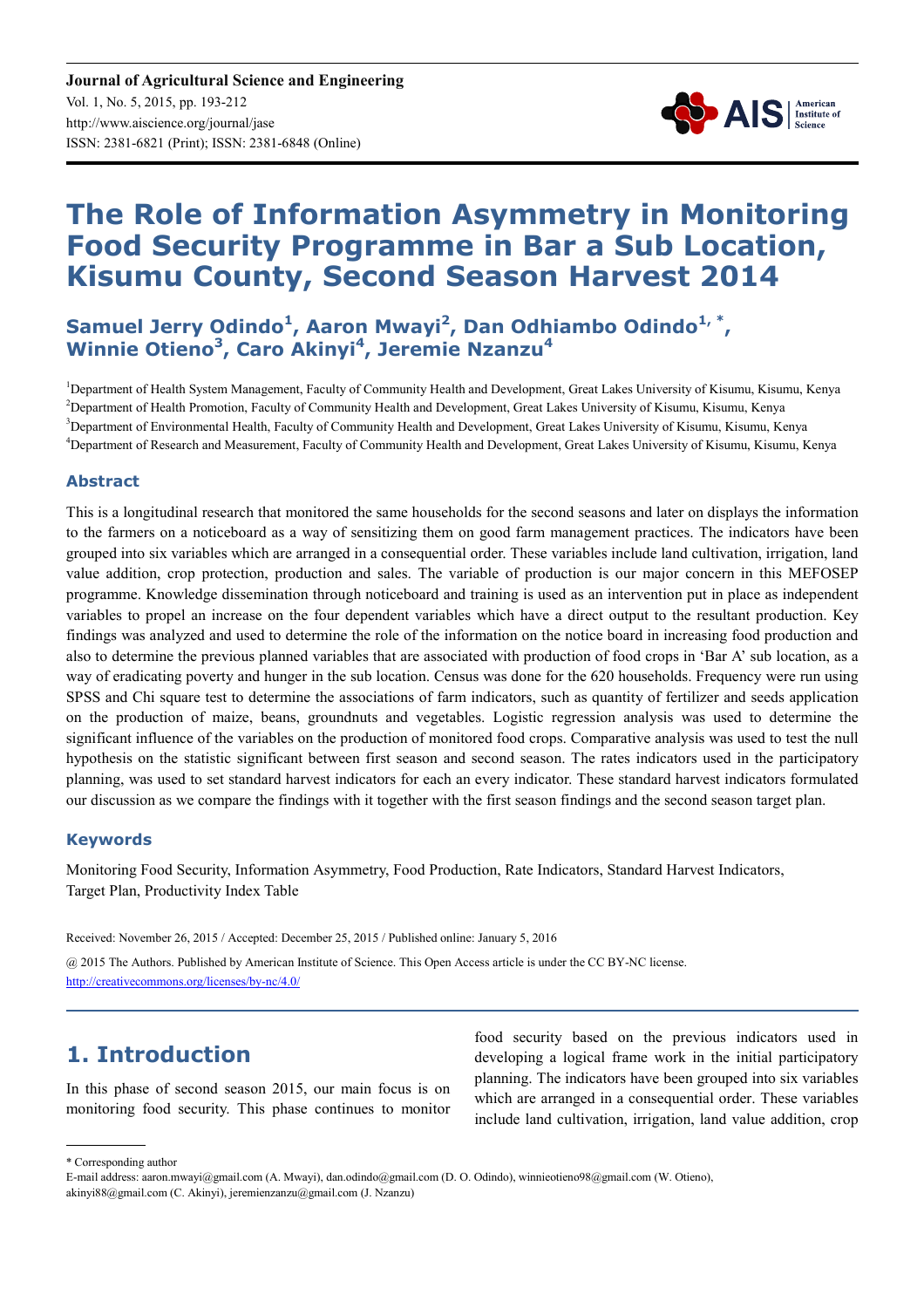protection, production and sales. The variable of production is our major concern in this MEFOSEP programme.

Due to change in our population study, the target indicators for this season have change based on the reduction ofacreage of land ploughed and therefore, we have a new model for analyzing our findings

According to our methodology in our previous publication, monitoring is a proceeding activity after participatory planning, training and demonstration, which are the key activities/interventions used as independent variables to propel an increase on the four dependent variables which have a direct output to the resultant production. The increase of these variables is monitored based on the standard rate indicators that were used during participatory planning to come up with a target plan display on the notice board.

All the variables preceding production have a much bearing effect in leading into a greater output in production, and therefore, in the process of monitoring food security, more emphasis was put on the indicators under the four variables, that is:-land cultivation, irrigation, land value addition and crop protection through the use of independent variables: trainings. In future, demonstration and TV talk show shall be incorporated as independent variables to propel the dependent variables.

Due to the fact that MEFOSEP food security monitoring tool have got an indicator measuring number of household members in each household, its therefore easy to assess the food security component of availability of food that meets the nutritious wellbeing of household throughout the year. This is done by getting the standard quantity needed by an individual to consume maize, beans and vegetables annually and multiply it by the number of household members. The sum attained in each crop is evaluated with the actual output. The validity of this assumption on food accessibility throughout the year based on this calculation is susceptible to challenging factors such as early selling of harvested food at a low price and poor preservation methods leading to food losses as a result of micro-organism and pest attack. For this reason, it is therefore necessary to conduct another survey on the availability of nutritious food in a household before and after harvest as a means of propping the monitoring of availability of nutritious food in a household.

Indicators monitored under each variable

- 1. Indicators under the variable of land cultivation
	- a) Acre to be ploughed
	- b) Acre to be planted
	- c) Quantity of seeds planted
- 2. Indicators under the variable of irrigation

a) No of households using drip irrigation

- 3. Indicators under the variable of land value addition.
	- a) Quantity of fertilizers used.
	- b) Acre of land weeded.
- 4. Indicators under the variable of crop protection

a) Quantity of pesticides used

- 5. Indicators under the variable of production.
	- b) Quantity harvested.
- 6. Indicators under the variable of sales
	- a) Quantity to be sold.
	- b) Amount received

The monitoring approach used, is mandated on analysing and comparing the actual outcome of the indicators in the second season with the standard rate indicators in the participatory planning and in the target plan.

#### *Objectives*

- 1 To undertake timely (early) warning through sequential disseminating information on the actual outcome of the second season on the noticeboard and providing intervention in the published articles and in the website blog for discussion.
- 2 To identify food security gaps through data analysis and participatory dialogue meeting with the farmers by comparing the second season findings with the first season findings and the standard rate indicators and identifying indicators that have an association with harvest for purpose of advocating for a change in these identified indicators by organizing trainings and demonstration farms to farmers.

# **2. Methodology**

# **2.1. Study Site**

Monitoring took place in 'Bar A' sub location. 'BarA' previously at the onset of the project, it had a population of 5835 people with households' count of 1268. Currently, it has a population of 6120 people.

#### **2.2. Study Population**

This study population in the baseline survey previously consisted of 641 farmers practicing farming in the whole sub location but due to some farmers leaving their land furrow and some died, the number reduced to 620 farmers in this season. For this reason, the target plan/ model have change based on the reduction of household participating in the study, resulting to reduction ofacreage ploughed which triggers the reduction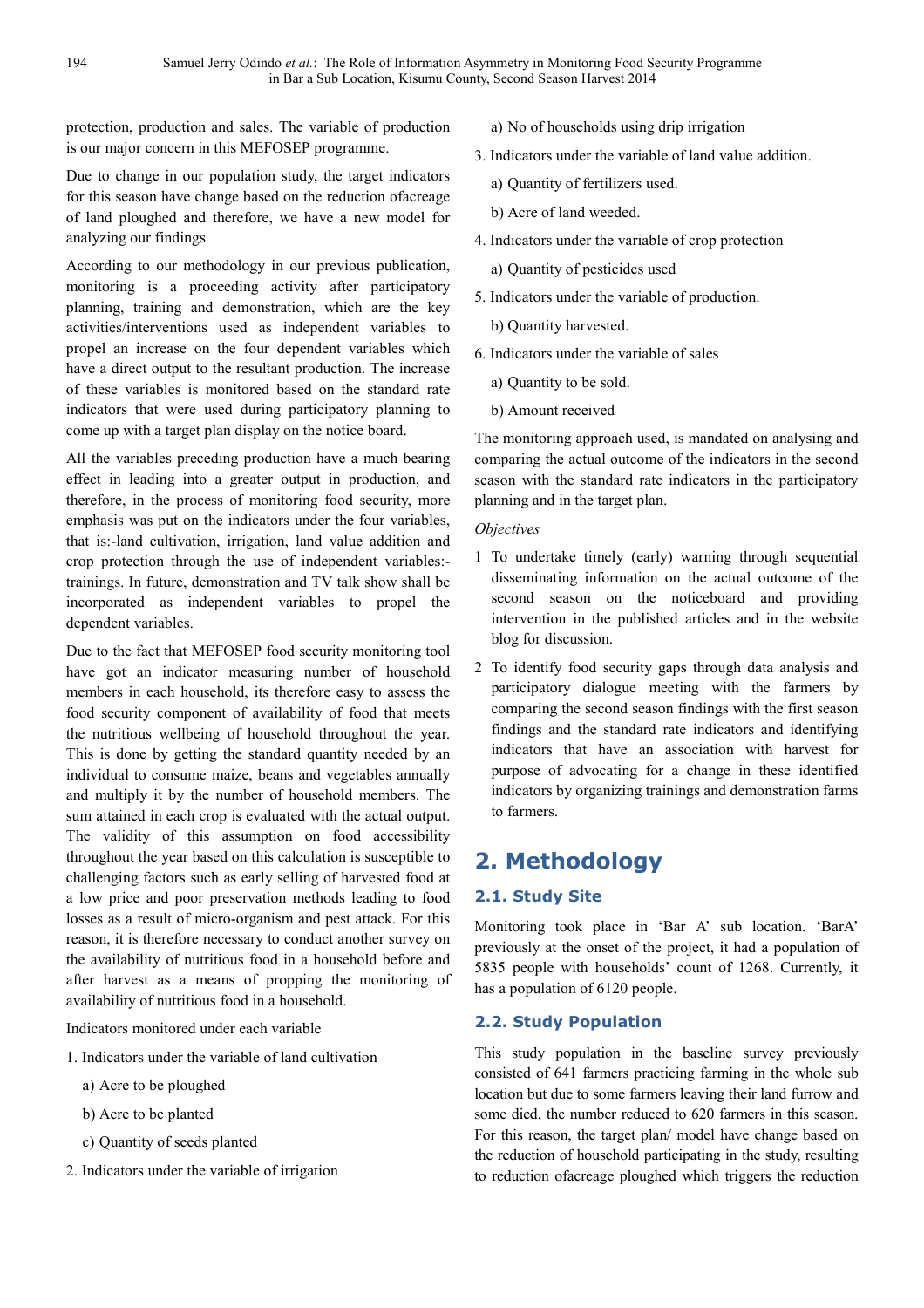of others indicators based on the rate indicators. Below, is the new target plan for the second season.

### **2.3. Target Plan for the Second Season**

| <b>Table 1.</b> New target plan for the second season. Modified based on the reduction of acreage of land. |
|------------------------------------------------------------------------------------------------------------|
|------------------------------------------------------------------------------------------------------------|

| Crop |                      | Oty of seeds to          | No of Hhds Using drip<br>Oty of fertilizers to be used |            |               | Acre to be |
|------|----------------------|--------------------------|--------------------------------------------------------|------------|---------------|------------|
|      |                      | be used                  | irrigation                                             | <b>DAP</b> | <b>Manure</b> | weeded     |
| 562  | 562                  | 5620                     | 562                                                    | 28100      |               | 562        |
| 562  | 562                  | 1240                     | 562                                                    | 56200      |               | 562        |
| 116  | 111                  | 2220                     | 111                                                    | 11,100     |               | 111        |
| 49   | 46                   | 9.2                      | 46                                                     | 3680       |               | 46         |
|      | Acreage to be plough | Acreage to<br>be planted |                                                        |            |               |            |

**Table 1.** Contiune.

| Table 1. Commune |                             |                       |            |                |                        |            |          |  |
|------------------|-----------------------------|-----------------------|------------|----------------|------------------------|------------|----------|--|
|                  | <b>Qty of pesticides to</b> |                       | Qty to be  |                | <b>Amount Received</b> | Qty stored |          |  |
| Crop             | be used                     | Qty of CAN to be used | harvested. | Oty to be sold |                        | < 1 M      | >1M > 2M |  |
| Maize            | 843                         | 67440                 | 16860      | 60696000       |                        |            |          |  |
| Beans            | 843                         | 281                   | 2810       | 28,100,000     |                        |            |          |  |
| Groundnuts       | 167                         | 56                    | 288.6      | 3,694,080      |                        |            |          |  |
| Veg              | 69                          | 1886                  | 690        | 966000         |                        |            |          |  |

Noticeboard for the second season with a modified target plan



Fig. 1. Upper table show the new target plan for the second season and the lower table shows the updated information for the second seasons.

# **2.4. Target Population**

The target population for this study was, a farmer who is the head of a household i.e. either the wife or the husband. The unit of observation is the food being produced by these farmers.

#### **2.5. Study Design**

This shall be a longitudinal study that shall monitor the same households for a long period of time. Strategies put in place include the following.

### **2.5.1. Monitoring**

Monitoring was done frequently by use of household monitoring tool, and updating the notice board. Using household monitoring tool, the CHW walk house to house as they collect the data.

The use of smart phone has not yet been adopted yet.

#### **2.5.2. Updating the Bill Board**

Because of the manual update, the noticeboard was updated after every four months. Chief barazas, churches and funerals were used to encouraged the community members to update themselves with the billboard so that they can monitor their farming activities

#### **2.5.3. Assessment**

This was done through dialogue to identify the challenges and to come up with solutions that can help them to solve the foreseen food insecurity problem.

#### **2.5.4. Training and Field Demonstration**

Training was conducted, by facilitating on the challenges hindering them from achieving the target. Due to luck of fund to establish a demonstration farm, a demonstration farm has not yet been identified and less training to guarantee change was conducted.

#### **2.5.5. Assessment/Dialogue**

At the end of harvest, community members assembled together in a dialogue meeting, so that they can dialogue on the various issues that are hindering them from achieving the set target.

#### **2.5.6. Training**

The issues raised as challenges, formed part of the modules to be incorporated in the training curriculum so that they can be taught on the chosen modules. Due to limited of funds, less training was conducted.

#### **2.6. Sample Size Determination**

This was a census study in which all the farmers' in the sub location were included in the study.

#### **2.7. Data Collection Tools and Quality Assurance**

Data was collected by using the same structured and semi structured questionnaires which were used previously in the first season. The questionnaires are written in English. Pretests were done in the nearby community for clarity,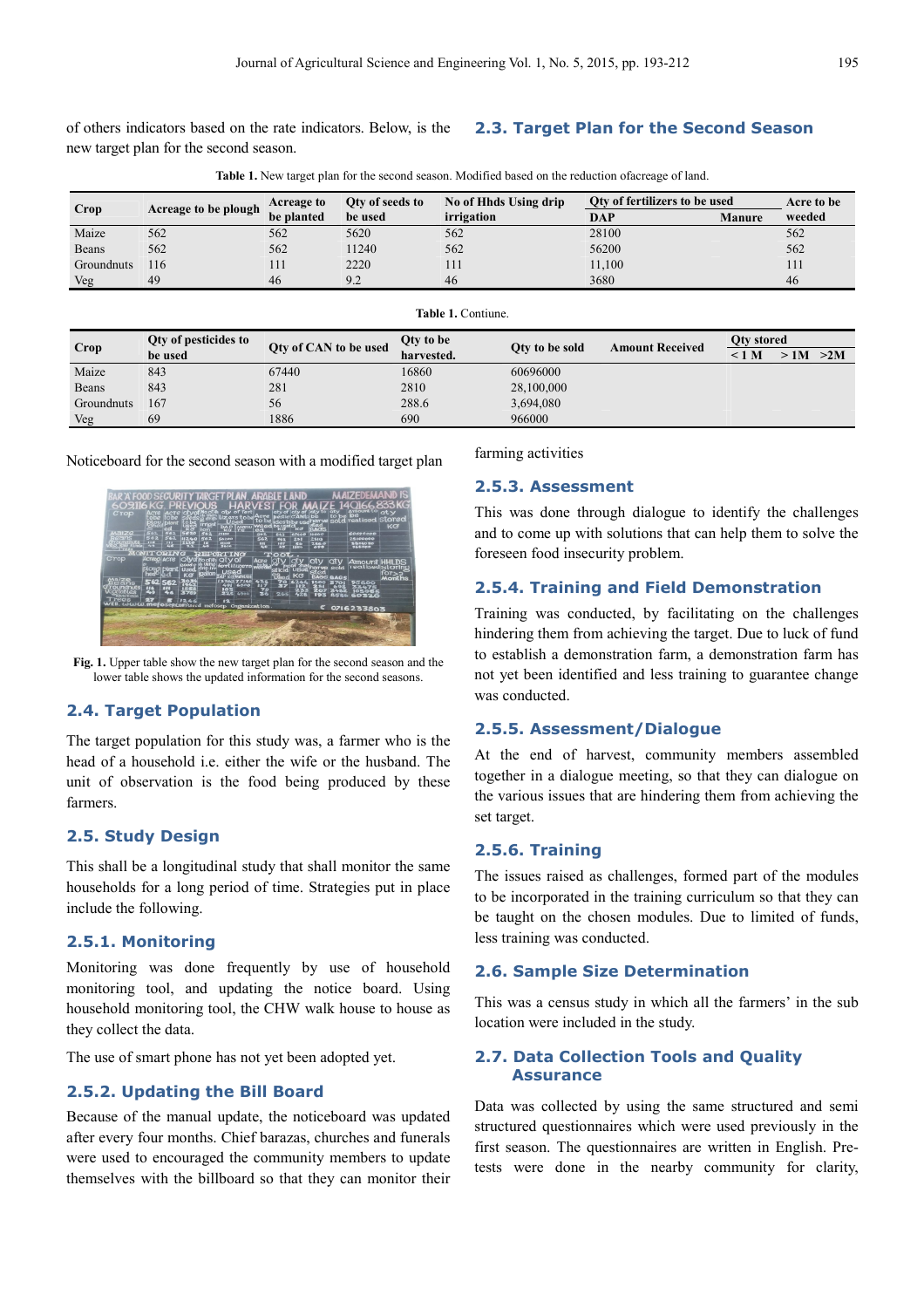acceptability, flow and consistency of the study. The questionnaire was used to collect quantitative data from the households. Data collection was done by trained enumerators who had a minimum of certificates in Community Health and Development or above and at least two years experienced in surveys. They underwent retraining for one day for purpose of refreshing them on the standards of data collection. 620 households were interviewed. Quantitative data were collected through structured questions and were collected for period of five days. Each enumerator interviewed at least 40 households. By the end of the day, the supervisors reviewed the questionnaires for consistency and completeness of data. Finally, all the questionnaires were entered.

# **2.8. Inclusion Criteria**

The study concentrated on the households that had formerly been included in the previous inclusion at the baseline stage.

#### **2.9. Data Management**

Immediately after field work, data were entered on daily basis by the data clerks. Consistency and completeness check was done and data cleaned. Information from the questionnaires was electronically entered in Statistical Package for Social Sciences (SPSS) version 16 programme.

All the hard copies of all questionnaires were used for counter checking the information electronically entered. Each tool was entered individually.

# **2.10. Data Analysis**

This was an analytical study in which quantitative data was used. The analysis is purely descriptive and trend analysis.

Frequencies were run using SPSS; a computer based software for data analysis. Microsoft Excel was used to get the total summation displayed on the noticeboard.

Chi square test was used to determine an association for different variables with the quantity harvest. Logistic regression analysis was used by combining all the variables together in order to find the variable with more association than the other.

Comparative analysis was used to test the null hypothesis on the statistic significant between first season and second season.

# **2.11. Monitoring**

This is done by use of a household monitoring tool inform of a pamphlet with one pamphlet having at least 40 households monitoring tools bound in it. One CHW is attached to at least 40 households that he or she monitors regularly using the pamphlet bound. Microsoft Excel was use to get the summation of the aggregates and then displayed it on the noticeboard.

### **2.12. Dissemination of Findings and Expected Application of the Study Results**

The findings are updated after every four month on the notice board. It is updated on the Community Food Security monitoring tool, which is displayed on the notice board.

# **3. Findings**

# **3.1. Maize**

Table 2. Shows the quantity harvested based on the quantity of input inacreage ploughed, seed quantity, DAP, CAN and Manure used and their level of association. Range in standard harvest indicator is used in formulating our discussion.

| <b>MAIZE KG</b>          | <b>RANGE FOR STANDARD HARVEST INDICATOR. (SHI)</b>   | <b>Ouantity harvested maize KG</b> |           |                     |            | P-value |
|--------------------------|------------------------------------------------------|------------------------------------|-----------|---------------------|------------|---------|
|                          |                                                      |                                    | 1121-2250 | 2251-3380 3381-4500 |            |         |
| Acreage ploughed (acres) | SHI foracres, ie 2700kg harvest per acre             |                                    |           |                     |            |         |
| $0 - 4$                  | $0 - 10800$                                          | 97(28.03)                          | 62(17.92) | 80(23.12)           | 107(30.92) | < 0.001 |
| $4.1 - 8$                | 11070-21600                                          | 57(28.64)                          | 54(27.14) | 39(19.60)           | 49(24.62)  |         |
| $8.1 - 12$               | 21870-32400                                          | 14(22.58)                          | 17(27.42) | 20(32.26)           | 11(17.74)  |         |
| Seed Quantity (kg)       | SHI for seeds ie 2700kg harvest per 10kg seed        |                                    |           |                     |            |         |
| $0-30.5$                 | $0 - 82350$                                          | 48(23.19)                          | 41(19.81) | 54(26.09)           | 64(30.92)  | 0.0178  |
| $30.6 - 61$              | 82620-164,700                                        | 122(30.58)                         | 93(23.31) | 80(20.05)           | 104(26.07) |         |
| Dap fertilizer (kg)      | SHI for DAP ie 2700kg harvest per 50kg DAP per acre  |                                    |           |                     |            |         |
| 26.6-52.6                | 1404-2840.4                                          | 38(27.74)                          | 24(17.52) | 29(21.17)           | 46(33.58)  | < 0.001 |
| 52.7-78.6                | 2845.8-4244                                          | 74(35.41)                          | 56(26.79) | 32(15.31)           | 47(22.49)  |         |
| 78.7-80                  | 4249.8-4320                                          | 46(20.20)                          | 51(22.17) | 72(31.30)           | 61(26.52)  |         |
| $CAN$ used $(kg)$        | SHI for CAN ie 2700kg harvest per 120kg CAN per acre |                                    |           |                     |            |         |
| $0 - 50$                 | $0-1125$                                             | 18(34.62)                          | 10(19.23) | 12(23.08)           | 12(23.08)  | 0.0341  |
| 51-100                   | 1147.5-2250                                          | 21(20.79)                          | 25(24.75) | 31(30.69)           | 24(23.76)  |         |
| $101 -$                  | 2272.5                                               | 18(21.69)                          | 20(24.10) | 18(21.69)           | 27(32.33)  |         |
| <b>MANURE</b> used       | SHI for manure. Ie 2700kg maize per 120 w/barrows    |                                    |           |                     |            |         |
| $0-30$ w/barrows         |                                                      | 9(19.15)                           | 9(19.15)  | 11(23.40)           | 18(38.30)  | < 0.001 |
| $31-60$ w/barrows        |                                                      | 6(17.14)                           | 11(31.45) | 10(28.57)           | 8(22.86)   |         |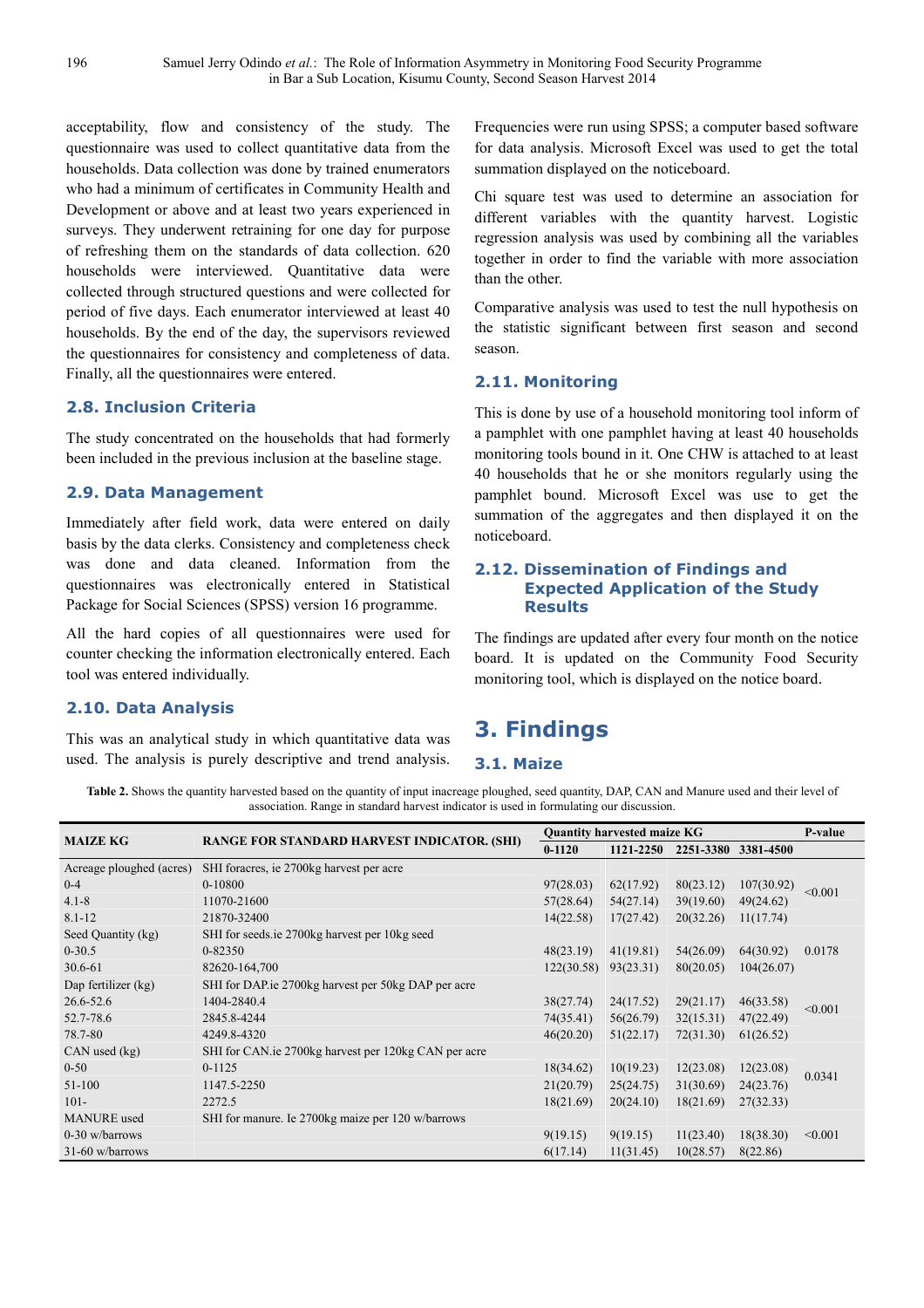In table 1, area ofacreage ploughed, its p-value 0.001 is less than 0.05 and therefore, this signifies some level of association in theacreage ploughed and quantity harvested.

Inacreage ploughed in a range of 0-4, quantity harvested in the range of 3381-4500kg recorded the highest at 30.92% followed by quantity harvested in the range of 0-1120kg recording a rate of 28.03%, quantity harvested in a range of 2251-3380kg recorded a rate of 23.12% and quantity harvested in the range of 1121-2250kg recorded a rate of 17.92% respectively.

Inacreage ploughed 4.1- 8, quantity harvested in 0-1120kg recorded the highest rate of 28.64%, followed by quantity harvested in 1121-2250kg recording 27.14%, 3381-4500kg recording 24.62% and 2251-3380kg recording 19.60%.

Inacreage ploughed 8.1- 12, quantity harvested in the range of 2251- 3380kg recorded a rate of 32.26% followed by 1121-2250kg recording a rate of 27.42%, 0-1120kg recording a rate of 22.58% and 3381-4500kg recording a rate of 17.74%.

# **3.1.2. Quantity Seeds Planted and Quantity Harvested**

In the same table 1, quantity of seeds planted, its p-value 0.0178 is less than 0.05 and therefore, this signifies some level of association in quantity of seeds planted and quantity harvested.

Quantity of seeds planted in a range of 0-30.5kg recorded highest rate of 30.92% in a range of 3381-4500kg followed by 2251-3380kg recording a rate of 26.09%, 0-1120kg recording a rate of 23.19% and 1121-2250kg recording a rate of 19.81%.

In quantity of seeds planted in a range of 30.6-61kg, quantity harvested in a range of 0-1120kg recorded a high rate of 30.58%, followed by 3381-4500 recording a rate of 26.07%, 1121-2250kg recording a rate of 23.31% and 2251-3380kg recording a rate of 20.05%.

# **3.1.3. DAP Fertilizer and Quantity Harvested**

In the same table 1, quantity of DAP fertilizer used, its pvalue 0.001 is less than 0.05 and therefore, this signifies some level of association in quantity of DAP used and quantity harvested.

In DAP fertilizers used in a range of 26.6-52.6kg, quantity harvested in a range of 3381-4500 recorded a high rate of 33.58% followed by 0-1120kg recording a rate 27.74%, 2251-3380 recording a rate of 21.17% and 1121-2250kg recording a rate of 17.52%.

In DAP fertilizer used in a range of 52.7-78.6kg, recorded a high rate of 35.41% in a range of 0-1120kg followed by 1121-2250kg recording a rate of 26.79%, 3381-4500kg recording a rate of 22.49% and 2251-3380kg recording a rate of 15.31%.

In DAP fertilizers used in a range of 78.7-80kg, quantity harvested in 2251-3380kg recording a high rate of 31.30% followed by 3381-4500kg recording a rate of 26.52%, 1121- 2250kg recording a rate of 22.17% and 0-1120kg recording a rate of 20.20%.

# **3.1.4. CAN and Quantity Harvested**

In the same table 1, quantity of CAN fertilizer used, its pvalue 0.0341 is less than 0.05 and therefore, this signifies some level of association in quantity of CAN used and quantity harvested.

In CAN used in a range of 0-50kg, quantity harvested in 0- 1120 recorded a high rate of 34.62%, followed by 2251- 3380kg and 3381-4500kg both recording a rate of 23.08% and 1121-2250kg recording a rate of 19.23%.

In CAN used in a range of 51-100kg, quantity harvested in a range of 2251-3380 recorded a high rate of 30.69%, followed by 1121-2250 recording a rate of 24.75%, 3381-4500 recording a rate of 23.76%. and 0-1120kg recording a rate of 20.79%.

In CAN used above 101kg, quantity harvested in a range of 3381-4500 recorded a high rate of 32.33%, followed by 1121-2250kg recording a rate of 24.10% and both range of 0-1120kg and 2251-3380kg recording the same rate at 21.69%.

#### **3.1.5. Manure Used and Quantity Harvested**

In the same table 1, quantity of manure used, its p-value 0.001 is less than 0.05 and therefore, this signifies some level of association in quantity of manure used and quantity harvested.

Quantity of manure used in a range of 0-30 wheel barrows, quantity harvested in a range of 3381-4500 recorded a high rate of 38.30%, followed by 2251-3380kg recording a rate of 23.40% and both range of 0-1120kg and 1121-2250kg recording the same rate at 19.15%.

Quantity of manure used in a rate of 31-60 wheel barrows, quantity harvested in a range of 1121-2250kg recorded a high rate of 31.45% followed by 2251-3380kg recording a rate of 28.57%, 3381-4500kg recording a rate of 22.86% and 0- 1120kg recording a rate of 17.14%.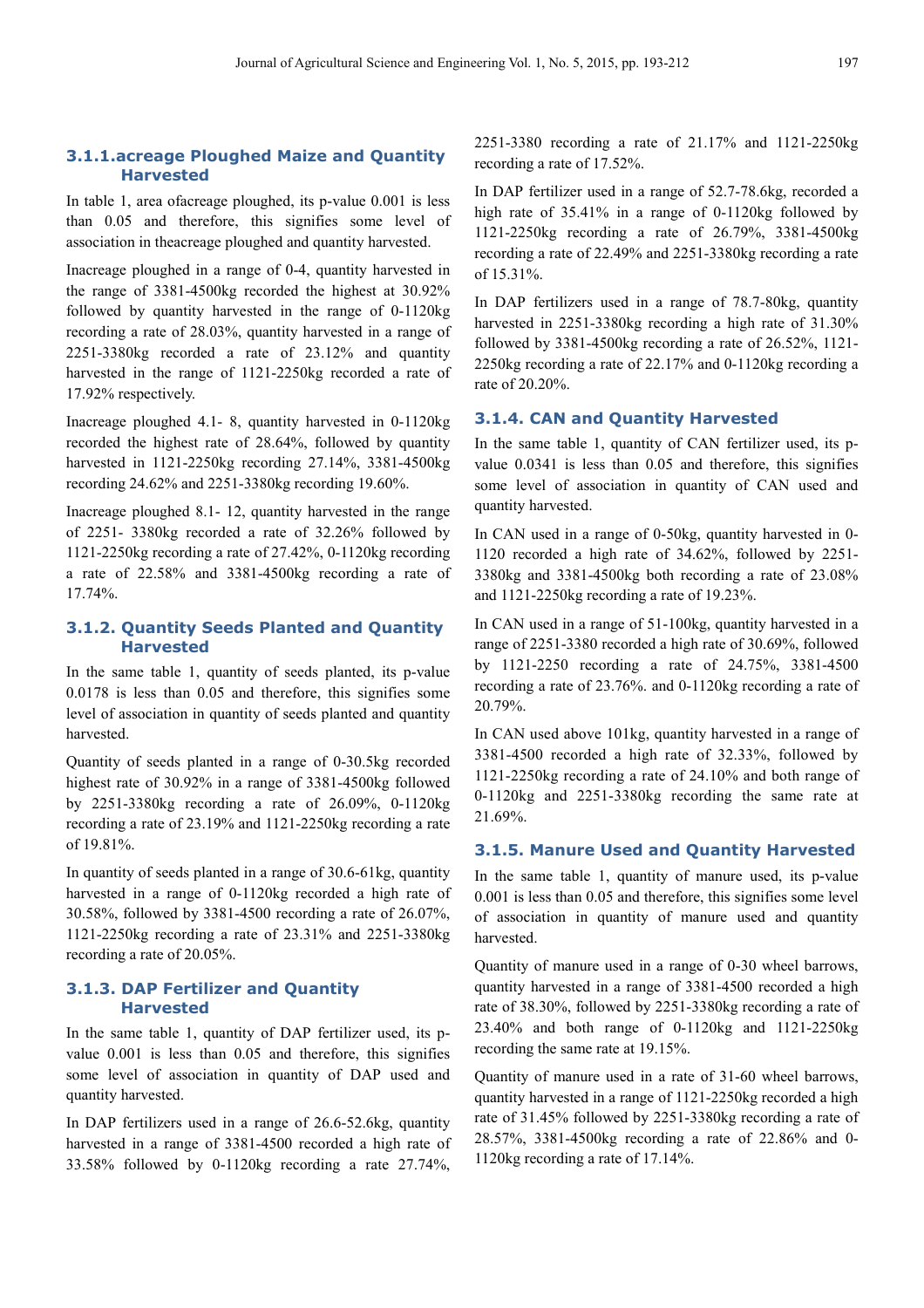# **3.2. Beans**

**Table 3.** It shows quantity harvested for beans based on the inputs and their level of association. The range in standard harvest indicator (SHI) is used in formulating our discussion.

| <b>BEANS</b>             | Quantity harvested beans (kg)                         |           |           |            |                |  |  |  |
|--------------------------|-------------------------------------------------------|-----------|-----------|------------|----------------|--|--|--|
|                          | RANGE FOR STANDARD HARVEST INDICATOR. (SHI) KG        | $0 - 900$ | 901-1800  | 1801-2700  | <b>P-value</b> |  |  |  |
| Acreage ploughed (acres) | SHI foracres, ie 450kg harvest/acre.                  |           |           |            |                |  |  |  |
| $0 - 2$                  | $0-900$                                               | 4(33.33)  | 1(8.33)   | 7(58.33)   | 0.037          |  |  |  |
| $2.1 - 4$                | 945-1800                                              | 17(26.15) | 12(18.46) | 36(55.38)  |                |  |  |  |
| $4.1 - 6$                | 1845-2700                                             | 5(18.52)  | 4(16.81)  | 18(66.67)  |                |  |  |  |
| Seed Quantity (kg)       | SHI for seeds ie 450kg harvest per 20kg seed per acre |           |           |            |                |  |  |  |
| $0 - 25$                 | $0 - 562$                                             | 10(17.86) | 12(21.43) | 34(60.71)  | 0.019          |  |  |  |
| $26 - 50$                | 585-1125                                              | 62(29.11) | 35(16.43) | 116(54.46) |                |  |  |  |
| Dap fertilizer (kg)      | SHI for DAP ie 450kg harvest per 100kg DAP per acre   |           |           |            |                |  |  |  |
| $0 - 30$                 | $0-135$                                               | 2(28.57)  | 1(14.29)  | 4(57.14)   | 0.028          |  |  |  |
| 31-53                    | 139.5-238.5                                           | 3(42.86)  | 0(0.00)   | 4(57.14)   |                |  |  |  |
| 54-80                    | 243-360                                               | 1(16.67)  | 2(33.33)  | 3(50.00)   |                |  |  |  |
| $CAN$ used $(kg)$        | SHI for CAN ie 450kg harvest per 0.5kg CAN per acre   |           |           |            |                |  |  |  |
| $0 - 10$                 | $0-9000$                                              | 1(20.00)  | 1(20.00)  | 3(60.00)   |                |  |  |  |
| $11 - 20$                | 9900-18000                                            | 3(50.00)  | 2(33.33)  | 1(16.67)   | 0.0402         |  |  |  |
| $21 - 30$                | 18900-27000                                           |           |           |            |                |  |  |  |
| Manureused               |                                                       |           |           |            |                |  |  |  |
| $0-30$ w/barrows         |                                                       | 1(25.00)  | 3(75.00)  | ٠          | 0.1263         |  |  |  |
| $31-60$ w/barrows        |                                                       | 1(50.00)  | 1(50.00)  |            |                |  |  |  |

# **3.2.1.acreage Ploughed Beans**

In table 2, area ofacreage ploughed for beans, its p- value is 0.037. This signifies some level of association in theacreage ploughed and quantity of beans harvested.

On the range of 0-2acres, quantity harvested in the range of 1801-2700kg have recorded the highest number of household experiencing harvest at 58.33% followed by quantity harvested in the range of 0-900 recording at a rate of 33% and quantity harvested in 901-1800kg recording a rate of 8.33%.

On the range of 2.1-4acres, quantity harvested in the range of 1801-2700 recorded the highest number of household experiencing harvest at 55.38%, followed by quantity harvested in the range of 0-900kg recording 26.15% and in the range of 901-1800kg recording 18.46%.

On the range of 4.1-6acres, quantity harvested in the range of 1801-2700 recorded the highest number of household experiencing harvest at 66.67% followed by quantity harvested in the range of 0-900kg recoding 18.52% and 901- 1800 recording 16.81%.

# **3.2.2. Seed Quantity**

On the quantity of seeds used, the p-value 0.019 is less than 0.05. This signifies some level of association.

In the range of 0-25kg of seeds used, quantity harvested in the range of 1801-2700kg, recorded the highest number of household experiencing harvest at 60.71% followed by quantity harvested in the range of 901-1800kg recording a rate of 21.43% and in the range of 0-900kg recording a rate

#### of 17.86%.

# **3.2.3. DAP Fertilizer Used**

On quantity of DAP used, the p-value 0.028 is less than 0.05. This signifies some level of association.

Quantity of DAP fertilizers used in the range of 0-30kg, quantity harvested in the range of 1801-2700kg, recorded the highest number of household experiencing harvest at 57.14%, followed by quantity harvested in the range of 0- 900kg recording a rate of 28.57% and quantity harvested in the range of 901-1800kg recorded 14.29%.

In the range of 31-53kg of DAP fertilizers used, quantity harvested in the range of 1801-2700kg, recorded the highest number of household experiencing harvest at 57.14% followed by quantity harvested in the range of 0-900kg recording a rate of 42.86%.

In the range of 54-80kg, quantity harvested in the range of 1801-2700kg, recorded the highest number of household experiencing harvest at 50% followed by 901-1800kg and 0- 900kg recording a rate of 33.33% and 16.67% respectively.

### **3.2.4. CAN Fertilizers Used**

On the quantity of CAN used, the p-value 0.0402 is less than 0.05; this signifies some level of association.

In the range of 0-10kg of CAN fertilizers used, quantity harvested in the range of 1801-2700kg, recorded the highest rate of 60%, followed by 0-900kg and 901-1800kg recording the same rate of 20%.

In the range of 11-20kg of CAN used, quantity harvested in the range of 0-900kg recorded the highest number of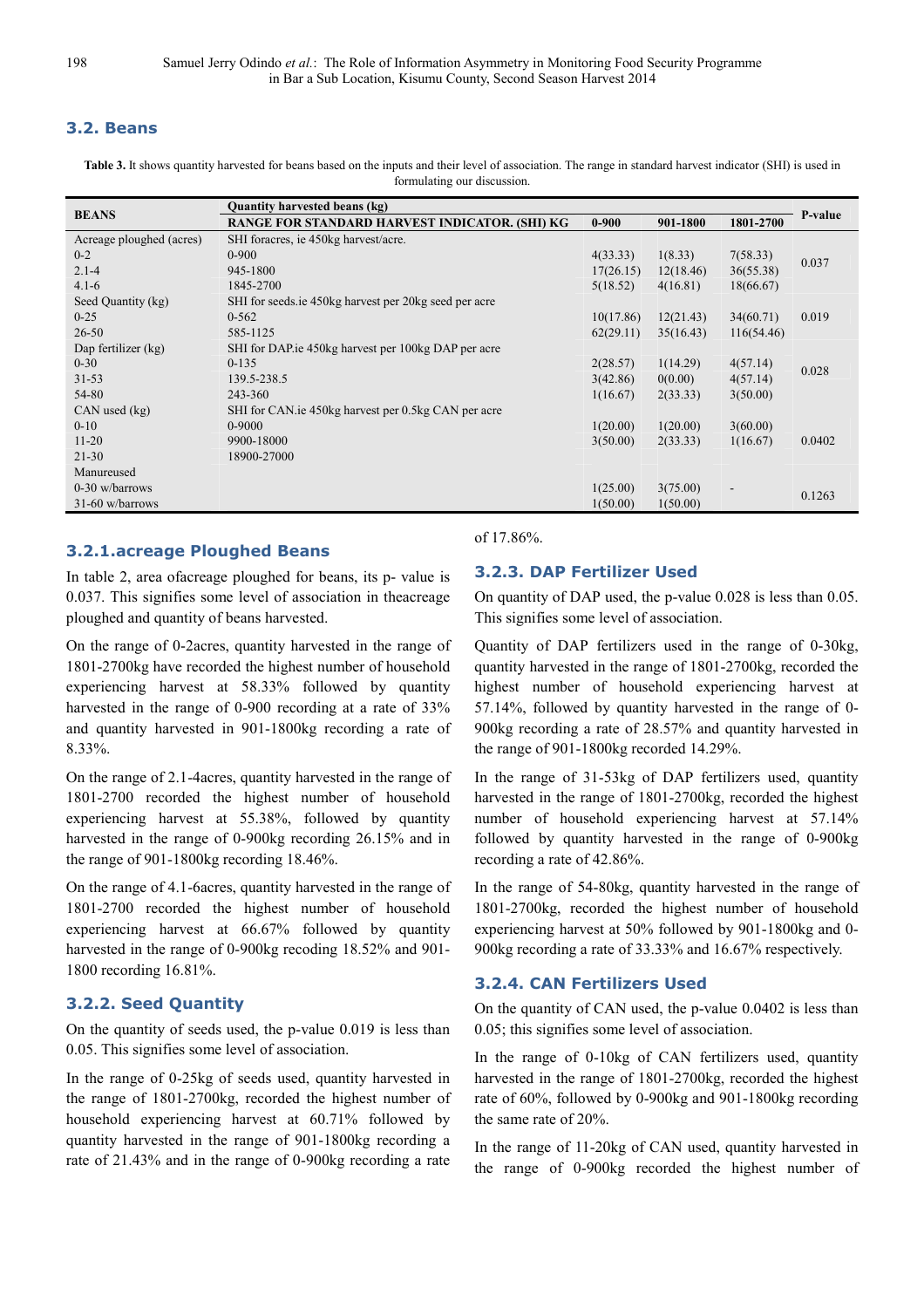household experiencing harvest at 50% followed by 901- 1800kg recoding a rate of 33.33% and in the range of 1800- 2700 recording a rate of 16.67%

#### **3.2.5. Manure Used**

On the quantity of manure used, the p-value 0.1263 is more than 0-05. This signifies no level of association.

In the quantity of manure used in the range of 0-30

w/barrows, quantity harvested in the range of 901-1800kg recorded 75% household experiencing harvest in it. Quantity harvested in the range of 0-900kg, recorded 25%.

In the wheel barrows, in the range of 31-60, quantity harvested in the range of 0-900kg and 901-1800kg recorded the same percentage of 50%.

#### **3.3. Groundnuts**

**Table 4.** It shows quantity harvested for groundnuts based on the inputs and their level of association. SHI is used in formulating our discussion.

| <b>GROUNDNUTS</b>   | Quantity harvested groundnuts (kg)                             |              |           |           |         |  |  |  |
|---------------------|----------------------------------------------------------------|--------------|-----------|-----------|---------|--|--|--|
|                     | RANGE FOR STANDARD HARVEST INDICATOR. (SHI) KG                 | $0.50 - 720$ | 721-1440  | 1441-2160 | P-value |  |  |  |
| Acreage ploughed    | SHI foracres, ie 234kg harvest/acre.                           |              |           |           |         |  |  |  |
| $0 - 1$             | $0 - 234$                                                      | 14(32.56)    | 15(34.88) | 14(32.56) | 0.0189  |  |  |  |
| $1.1 - 2$           | 257.4-468                                                      | 15(27.78)    | 19(35.19) | 20(37.04) |         |  |  |  |
| $2.1 - 3$           | 491.4-702                                                      | 6(37.50)     | 5(31.25)  | 5(31.25)  |         |  |  |  |
| Seed Quantity (kg)  | SHI for seed ie 234kg harvest per 20kg seed per acre           |              |           |           |         |  |  |  |
| $0 - 10$            | $0 - 117$                                                      | 8(25.00)     | 13(40.63) | 11(34.38) |         |  |  |  |
| $11 - 20$           | 128.7-234                                                      | 11(34.38)    | 10(31.25) | 11(34.38) | 0.051   |  |  |  |
| $21 - 30$           | 245.7-351                                                      | 25(26.60)    | 39(41.49) | 30(31.91) |         |  |  |  |
| Dap fertilizer (kg) | SHI for DAP ie 234kg harvest per 100kg seed per acre           |              |           |           |         |  |  |  |
| $0 - 8$             | $0-18.72$                                                      | 0(0.00)      | 1(100.00) | 0(0.00)   | 0.234   |  |  |  |
| $9 - 16$            | 21.06-37.44                                                    | 0(0.00)      | 0(0.00)   | 1(100.00) |         |  |  |  |
| $17 - 24$           | 39.78-56.16                                                    | 1(100.00)    | 0(0.00)   | 0(0.00)   |         |  |  |  |
| $CAN$ used $(kg)$   | SHI for CAN ie 234kg harvest per 500g of foliar spray per acre |              |           |           |         |  |  |  |
| 2.5                 | 1170                                                           |              |           | 1(33.33)  |         |  |  |  |
| 6                   | 2808                                                           |              |           | 1(33.33)  |         |  |  |  |
| 8                   | 3744                                                           |              |           | 1(33.33)  |         |  |  |  |

#### **3.3.1.acreage Ploughed**

Inacreage ploughed, the p-value 0.0189 is less than 0.05. This signifies some level of association.

Inacreage ploughed in a range of 0-1, quantity harvested in the range of 721-1440kg recorded a high rate of 34.88%, while in a range of 0-50-720 and 1441-2160 recorded the same rate of 34.38% each.

In a range ofacreage ploughed in a range of 1.1-2acres, quantity harvested in a range of 1441-2160kg recorded a rate of 37.04%, followed by quantity harvested in a range of 721- 1440kg recording a rate of 35.19%, quantity harvested in a range of 0.50-720kg recording a rate of 27.78%.

Acreage ploughed in a range of 2.1-3acres, quantity harvested in a range of 0.50-720kg, recorded a rate of 37.50%, followed by quantity harvested in a range of 721- 1440 and 1441-2160kg both recording the same rate at 31.25%.

#### **3.3.2. Seed Quantity**

In the same table 2, quantity of seeds planted, its p-value 0.051 is more than 0.05 and therefore, this signifies no level of association in quantity of seeds planted and quantity harvested.

In seeds, quantity planted in a range of 0-10kg, quantity harvested in a range of 721-1440kg recorded a rate of 40.63%, followed by quantity harvested in a range of 1441- 2160kg recording a rate of 34.38% and quantity harvested in a range of 0.50-720kg recording a rate of 25.00%.

In quantity of seeds planted in a range of 11-20kg, quantity harvested in a range of 0.50-720kg and 1441-2160kg recorded a high rate of 43.38% while quantity harvested in a range of 721-1440kg, recorded a rate of 31.25%.

In quantity of seeds planted in a range of 21-30kg, quantity harvested in a range 721-1440kg recorded a high rate of 41.49%, followed by quantity harvested in a range of 1441- 2160kg recording a rate of 31.91% and quantity harvested in a range of 0.50-720kg recorded a rate of 26.60%.

#### **3.3.3. DAP Fertilizer**

In the same table 2, quantity of DAP fertilizer used, its pvalue 0.234 is more than 0.05 and therefore, this signifies no level of association in quantity of DAP used and quantity harvested.

In quantity of DAP fertilizer used in a range of 0-8kg, quantity harvested in a range of 721-1440kg recorded a rate of 100%, while others recorded zero.

In quantity of DAP fertilizer used in a range of 9-16kg, recorded a rate of 100% in a range of 1441-2160kg, while others recorded zero.

In quantity of DAP fertilizers used in a range of 17-24kg,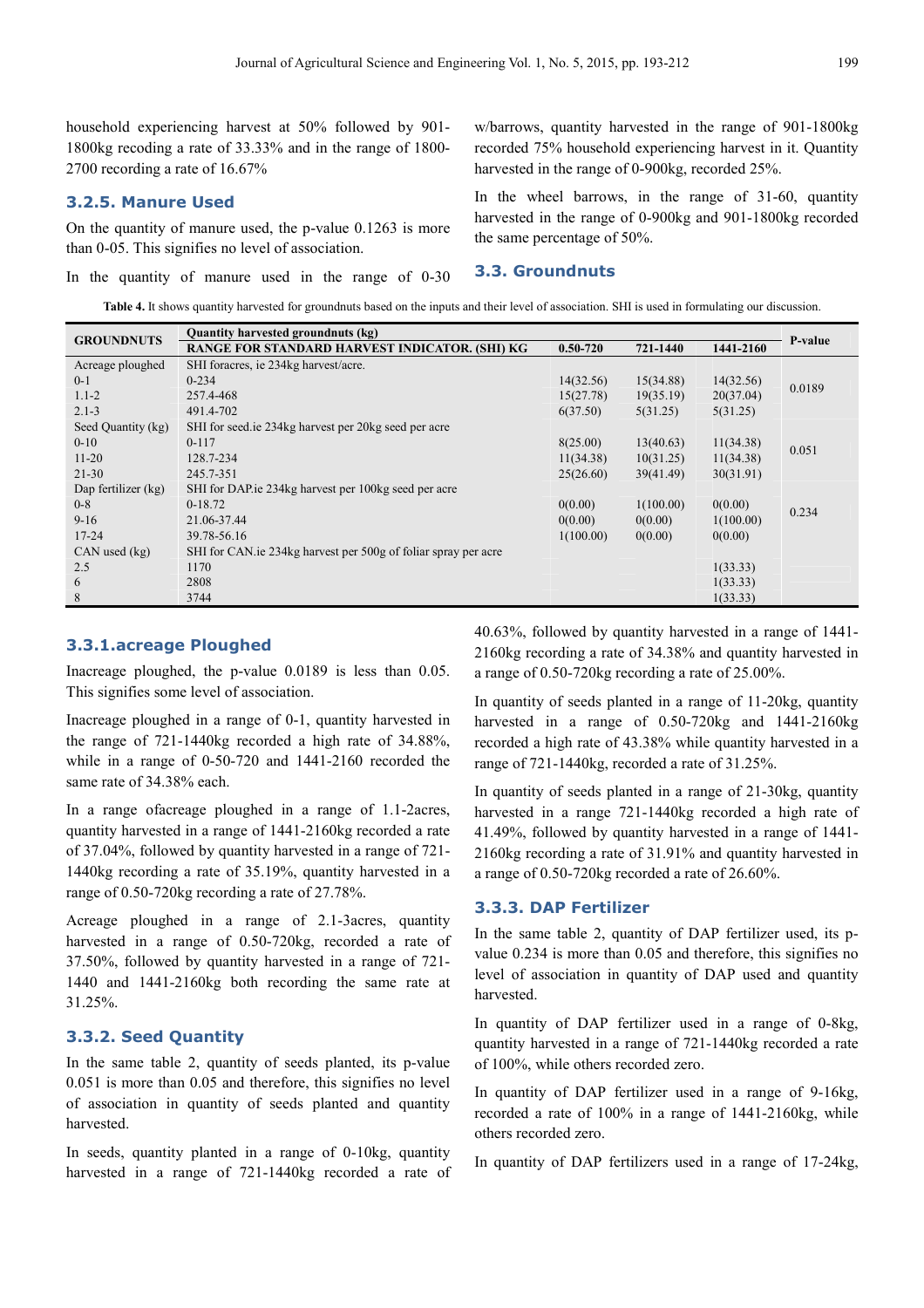quantity harvested in a range of 0.50-720kg recorded a rate of 100%, while others recorded zero

**3.3.4. CAN Fertilizer Used** 

In CAN fertilizer used, there was no record on level of

association. Quantity of CAN used in 2.5kg, 6kg and 8kg recorded same rate of 33.33% at a range of quantity harvested in a range of 1441-2160kg.

#### **3.4. Vegetables**

**Table 5.** It shows quantity harvested for vegetables based on the inputs and their level of association. SHI is used in formulating our discussion.

|                     | Quantity harvested vegetables (kg)                      |           |          |           |         |
|---------------------|---------------------------------------------------------|-----------|----------|-----------|---------|
|                     | RANGE FOR STANDARD HARVEST INDICATOR. (SHI) KG          | $2 - 900$ | 901-1800 | 1801-2700 | P-value |
| Acreage ploughed    | SHI for aces, ie 1350kg harvest / acre                  |           |          |           |         |
| $0 - 1$             | $0 - 1350$                                              | 10(41.67) | 5(20.83) | 9(37.50)  | < 0.001 |
| $1.1 - 3$           | 1485-4050                                               | 2(7.69)   | 7(26.92) | 17(65.38) |         |
| $4 - 6$             | 5400-8100                                               | 1(33.33)  | 2(66.67) | 0(0.00)   |         |
| Seed Quantity (g)   | SHI for seeds ie 1350kg harvest per 200g seed per acre  |           |          |           |         |
| $0 - 200$           | $0 - 1350$                                              | 5(35.71)  | 4(28.57) | 5(35.71)  | 0.017   |
| 201-300             | 1356.8-2025                                             | 6(20.00)  | 9(30.00) | 15(50.00) |         |
| $301 -$             | $2031 -$                                                | 2(16.67)  | 3(25.00) | 7(58.33)  |         |
| Dap fertilizer (kg) | SHI for DAP ie 1350kg harvest per 80kg DAP per acre     |           |          |           |         |
| $0 - 10$            | $0-168.75$                                              | 1(12.50)  | 2(25.00) | 5(62.50)  | 0.020   |
| $11 - 20$           | 185.63-337.5                                            | 3(37.50)  | 2(25.00) | 3(37.50)  |         |
| $21 - 30$           | 354.4-506.3                                             | 3(42.86)  | 3(42.86) | 1(14.29)  |         |
| $CAN$ used $(kg)$   | SHI for CAN. Ie 1350kg harvest per 41kg of CAN per acre |           |          |           |         |
| $0 - 20$            | $0-658.5$                                               | 4(57.14)  | 1(14.29) | 2(28.57)  | 0.065   |
| $21 -$              | $691 -$                                                 | 1(14.29)  | 4(57.14) | 2(28.57)  |         |
| <b>MANURE</b> used  | SHI for manure. Ie 1350kg of veg                        |           |          |           |         |
| $0-30$ w/barrows    | harvest per 120 w/barrows per                           | 3(37.50)  | 2(25.00) | 3(37.50)  | < 0.001 |
| 31-60 w/barrows     | acre                                                    | 0(0.00)   | 0(0.00)  | 2(100.00) |         |

# **3.4.1.acreage Ploughed**

In table 3, theacreage ploughed, its p-value 0.001 is less than 0.05 and therefore, this signifies level of association inacreage ploughed and quantity of kales harvested.

Acreage ploughed in a range of 0-1kg, quantity harvested in a range of 2-900kg recorded a high rate of 41.67%, followed by quantity harvested in a rate of 1800-2700kg recording a rate of 37.50%

# **3.4.2. Seeds Quantity**

In the same table 2, quantity of seeds planted, its p-value 0.051 is more than 0.05 and therefore, this signifies no level of association in quantity of seeds planted and quantity harvested.

In seeds, quantity planted in a range of 0-10, quantity harvested in a range of 721-1440kg recorded a rate of 40.63%, followed by quantity harvested in a range of 1441- 2160kg recording a rate of 34.38% and quantity harvested in a range of 0.50-720kg recording a rate of 25.00%.

In quantity of seeds planted in a range of 11-20kg, quantity harvested in a range of 0.50-720kg and 1441-2160kg recorded a high rate of 43.38% while quantity harvested in a range of 721-1440kg, recorded a rate of 31.25%.

#### **3.5. Regression Analysis**

| <b>Table 6.</b> Its shows the results of regression analysis for maize. |  |
|-------------------------------------------------------------------------|--|
|                                                                         |  |

| <b>Harvest</b> | Coeff       | <b>Std. Error</b> |         | $p>$  t | 95% Conf. Interval |              |
|----------------|-------------|-------------------|---------|---------|--------------------|--------------|
| Acreage        | $-294.1955$ | 53.69             | $-5.28$ | < 0.001 | 405.24170          | $-183.14940$ |
| Seed Qty       | 1767.292    | 700               | 2.52    | 0.014   | 371.21690          | 3163.36800   |
| Manure         | 11905.42    | 1158.634          | 10.28   | < 0.001 | 9595.16400         | 14215.67000  |
| <b>CAN</b>     | 23459.01    | 1167.883          | 17.9    | 0.00234 | 11467.12000        | 16.75366     |

### **3.5.1. Maize**

All the four factors i.eacreage, seed quantity, CAN and

manure have significant influence on the amount of maize harvest with p-values <0.001, 0.014, <0.001 and 0.00243 (All <0.005)respectively.

|                |           |                   | . .     |         |                    |             |
|----------------|-----------|-------------------|---------|---------|--------------------|-------------|
| <b>Harvest</b> | Coeff     | <b>Std. Error</b> |         | p >  t  | 95% Conf. Interval |             |
| Acreage        | 389.166   | 66.0937           | 5.881   | < 0.001 | 23.23470           | $-56.34900$ |
| Seed Qty       | 2.125     | .2145             | .7495   | 0.092   | 3.21690            | 4.39800     |
| <b>DAP</b>     | 5.318     | 0.9629            | 5.5232  | < 0.001 | 3545.16400         | 3875,67000  |
| <b>CAN</b>     | $-24.132$ | .8685             | 12.9153 | < 0.001 | 46.12000           | 66.73366    |

**Table 7.** It shows the results for regression analysis for beans.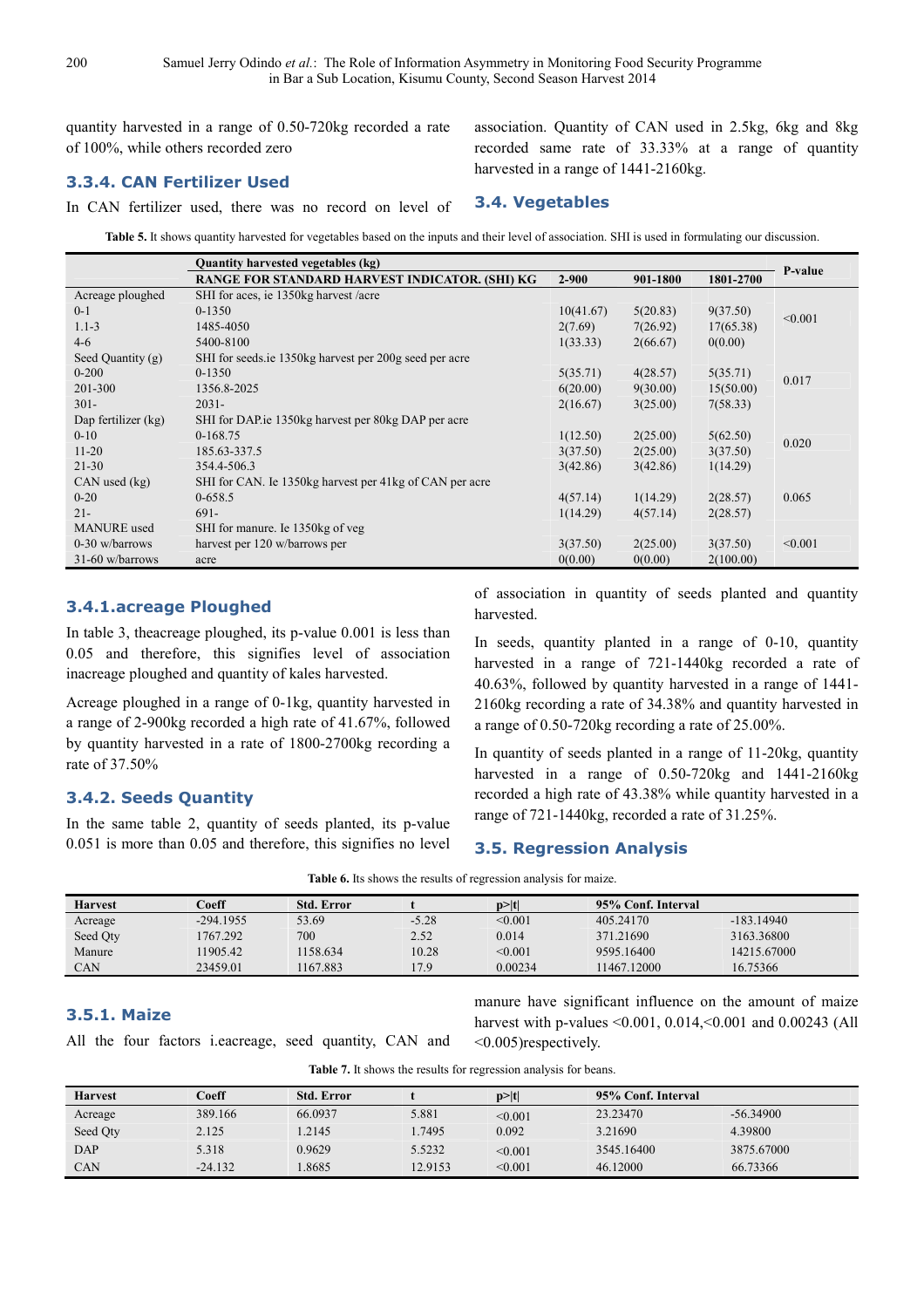#### **3.5.2. Beans**

Three factors i.eacreage, CAN and DAP have significant influence on the amount of beans harvested with each having a p-value of <0.001(<0.005).

However, there is no enough evidence to show that seed quantity has significant influence on the beans harvest.

We lack enough evidence to warrant the conclusion that seed quantity as a factor influence the amount of beans harvested.

#### **3.6. Comparative Analysis**

### **3.6.1. T-test: Paired Two Sample for Means**

**Table 8.** It displays results from t-test on the significant difference between first season and second season.

|                              | <b>First season</b> | <b>Second Season</b> |
|------------------------------|---------------------|----------------------|
| Mean                         | 14430.43            | 4614.32              |
| Variance                     | $2.99E + 09$        | $2.37E + 08$         |
| <b>Observations</b>          | 641                 | 620                  |
| Pearson Correlation          | 0.991257            |                      |
| Hypothesized Mean Difference | $\theta$            |                      |
| df                           | 24                  |                      |
| t Stat                       | 1.242354            |                      |
| $P(T \le t)$ one-tail        | 0.113054            |                      |
| t Critical one-tail          | 1.710882            |                      |
| $P(T \le t)$ two-tail        | 0.226109            |                      |
| t Critical two-tail          | 2.063899            |                      |

P(T<=t) two-tail 0.226109

#### **3.6.2. Z-test: Two Sample for Means**

**Table 9.** It displays results from z-test on significant difference between first season and second season.

|                              | <b>First season</b> | Second<br>Season |
|------------------------------|---------------------|------------------|
| Mean                         | 14430.43            | 4614.32          |
| Known Variance               | $2.99E + 09$        | $2.37E + 08$     |
| <b>Observations</b>          | 641                 | 620              |
| Hypothesized Mean Difference | $\theta$            |                  |
| $Z_{\cdot}$                  | 0.863419            |                  |
| $P(Z \leq z)$ one-tail       | 0.193954            |                  |
| z Critical one-tail          | 1.644854            |                  |
| $P(Z \leq z)$ two-tail       | 0.387907            |                  |
| z Critical two-tail          | 1.959964            |                  |

 $P(Z \le z)$  two-tail 0.387907 This implies that there is no significant difference between the first season and the Second season results.

#### *Hypothesis*

H0: There is difference between the first season and the second season results.

H1: There is no difference between the first season and second season results.

# **4. Discussions**

Discussion will revolve in comparing the output of this

season with the standard rate indicator used in the participatory planning, the target plan, the pervious publication and the output of first season harvest.

#### **4.1. Maize**

#### **4.1.1.acreage Ploughed/Maize Harvested**

According to our standard rate indicator, an acre of maize is capable of producing 2700kg of maize if good farming practices are observed with enough rainfall amounts. Apparently, the production is still lower than the standard rate indicator.

In the range of 0-4 acre, the standard harvest indicator is in the range of 0-10,800kg of maize to be harvested. It's far noting that there is no range covering 10,800kg. The maximum range is 3381 -4500kg which is fairly below 10,800kg. It's in this maximum range that has recorded the highest number of household experiencing harvest.

In the range ofacreage ploughed, 4.1-8 acre, the standard harvest indicator for its harvest is 11070-21600kg. From the findings, no household have recorded that range of harvest, the same applies in theacreage of 8.1-12, which have a standard harvest indicator of 21870-32400kg of maize to be harvested.

On theacreage ploughed, the baseline target indicator was 591acres. In the first season, theacreage ploughed was 626 acre and 610acres was planted, this decreased to 562 acre in the second season.

Baseline indicator is 17730bags and the second season indicator is 16860bags

Maize harvested in the second season is 1500bags (8.9%) of the second season target indicator of 16860bags, while in the first seasons 1557bags (8.7%) of the baseline target indicator 17730bags. This is an increase by 0.3%.

Comparing the maize harvested this season with the previous season, the maize has reduced by 57bags and this could be attributed to the fact that, there is a reduction on theacreage of land ploughed. In percentage, this is an increase by 0.3%, as from 8.7% (1557bags) to 8.9% (1500bags) of the new target plan. The aggregate 1500bags of maize harvested, is still below the target indicator of 16860 by 15360bags.

# **4.1.2. Seed Quantity**

From our previous participatory discussion, the standard rate indicator for seed state that, 10kg of seeds is required peracreage of land to produce a harvest of 2700kg and therefore, its standard harvest indicator in the ranges of 0- 30.5kg of seed planted, is 0-82350kg of maize to be harvested, assuming that the landacreage is 0-3.1acres. This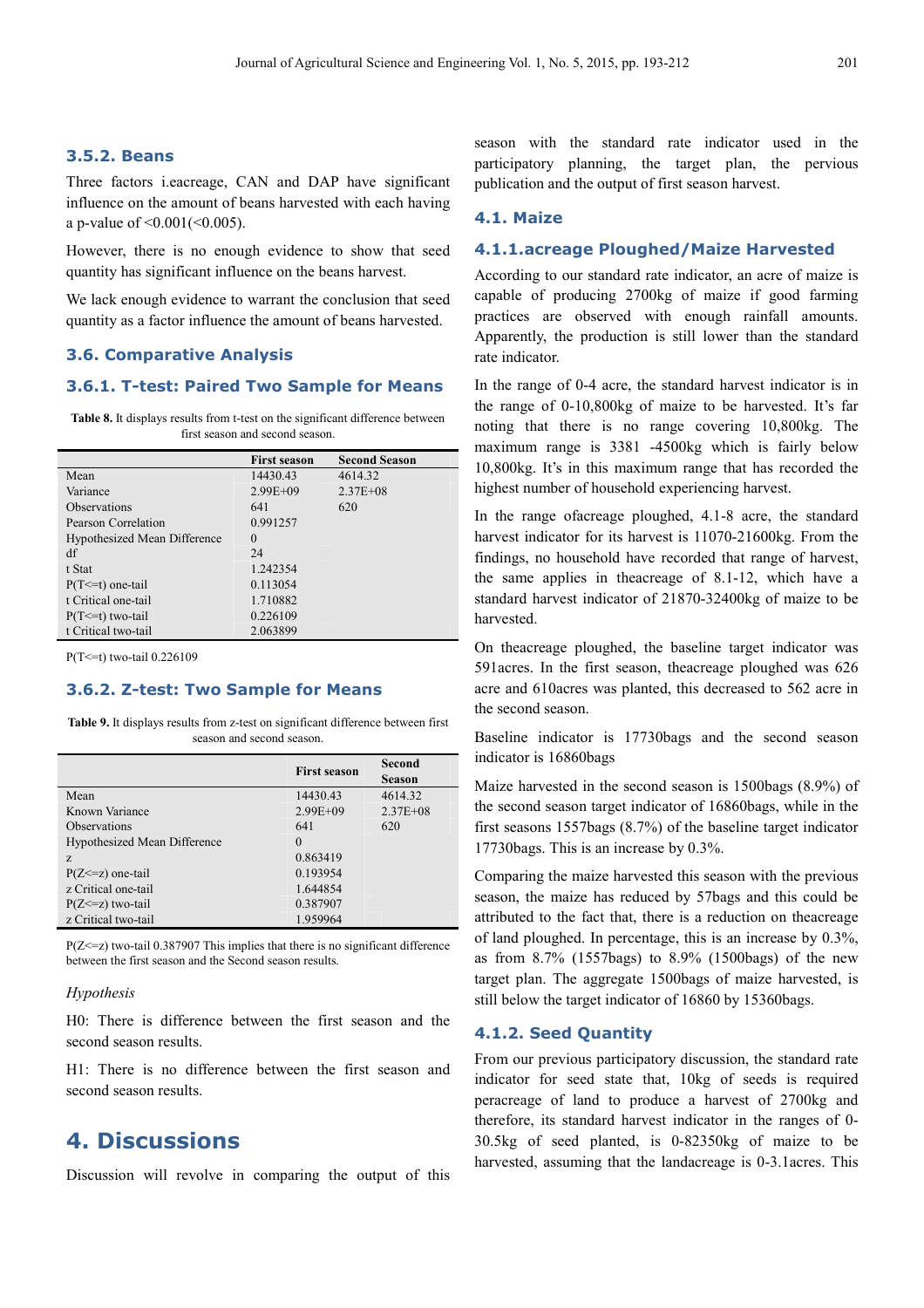standard harvest indicator is far above the set ranges of the actual harvest attained in Bar A sub location.

in Bar a Sub Location, Kisumu County, Second Season Harvest 2014

In the seed quantity used in the range of 30.6-61kg, its standard harvest indicator is in the range of 82620-164,700kg of maize to be harvested, assuming that, the landacreage is 3.2-6. 1acres, based on the standard rate indicator of 10kg of seed per acre produce 2700kg of maize. This standard harvest indicator is far above the set ranges of the actual harvest attained in Bar A sub location, that is, ranges of, 0-1120, 1121-2250, 2251-3380, 3381-4500acres.

This signifies low harvest as a result of less seeds being used and poor varietal of seed selection for planting.

Using the standard rate of 10kg of maize for an acre, the standard range of seeds for each actual set ranges of 0-4, 4.1- 8, 8.1-12 acre ploughed respectively should have been in the following ranges, 0-40kg, 41-80kg, 81-120kg of seeds to be used. These standard seeds indicators, are far below the actual ranges of seeds used, that is 0-30.5and 30.6-61kg of seeds.

From the standard harvest indicator, that result from the actual ranges of seeds used, our assumption on theacreage use of land range from 0 to 6.1acreage of land. This 1- 6acreage of land is fairly below the actual ranges ofacreage used from the findings, which is the range of 0-4, 4.1-8, 8.1- 12acreage. This signifies inequitable usage of land by using less seeds in a big piece of land, hence under spacing of crops

On the quantity of seeds to be used, the second season target indicator is 5620kg and the baseline target indicator is 5910kg. The quantity of seeds used in the second season is 3034 (53.9%) of the new target indicator and in the first season, the total quantity is 3545(59.9%) of the baseline indicator. There is a decrease of 6% on the usage of seeds. This is a attributed by luck of awareness on the precise quantity of maize seeds to be used peracreage of land and luck of enough income from the previous harvest to purchase the required input.

The level of association on seeds usage is 0.0178, while for the previous season is 0.001. They all signify some level of association.

# **4.1.3. In DAP**

In the participatory planning, it was deliberated that, 50kg of DAP is required per acre to produce 2700kg of maize. For that reason, DAP used in the range of 26.6-52.6kg, its standard harvest indicator need to be1404-2840.4kg of maize to be harvested, assuming that theacreage is 0.53-1.1acre, based on the formula of 50kg of DAP/acre. From the actual harvest range, the standard harvest indicator, falls in between the range of 1121-2250kg and 2251-3380kg of maize harvested and which have recorded 17.52% and 21.17% respectively. The harvest range of 3381-4500kg has recorded the highest number of household who experience harvest.

The standard harvest indicator in the range of 52.7-78.6kg of DAP used is 2845.8-4244kg of maize to be harvested, assuming that theacreage is 1.1-1.6acres based on the formula of 50kg of DAP/acre produces 2700kg. This standard harvest indicator of 2845.8-4244kg of maize falls within the range of 2251-3380 and 3381-4500 which have recorded 15.31% and 22.49% of household experiencing harvest in these ranges.

DAP used in the range of 78.7-80kg, the standard harvest indicator is in the range of 4249.8-4320kg of maize to be harvested, assuming that theacreage of land is 1.6acre. From our findings, this harvest falls within the range of 3381- 4500kg which has recorded 22.49% of household who experienced harvest. The percentage of household experiencing harvest in this range is low.

From the standard harvest indicator, that results from the actual ranges of DAP used, our assumption on theacreage use of land range from 0.53 to 1.6acreage of land. This 0.53- 1.6acreage of land is far below the actual set ranges ofacreage used in the findings that is the range of 0-4, 4.1-8, 8.1-12acreage. This signifies uneconomic usage of land by using less DAP in a bigger piece of land.

Based on the actualacreage of land used, that is in the set ranges of 0-4, 4.1-8, 8.1-12acres, the range of DAP fertilizer which should have been used is 0-200kg, 205-400kg, 405- 600kg of DAP fertilizers. These standard DAP indicators ranges are very high than the actual set ranges of DAP used, that is 26.6-52.6, 52.7-78.6, 78.7-80. This signifies less usage of DAP.

Despite the fact of less usage of DAP fertilizers in the whole farm, probably due to less usage of seeds, households could have used the required amount of DAP per each maize hole during planting. To determine this, using the formula of 50kg of DAP/10kg of maize seeds to work out the quantity of DAP ranges that was supposed to be used. The actual seed ranges in our findings were 0-30.5 and 30.6-61. From this seed ranges, the ranges of DAP which should have been used is 0- 152.5kg and 153-305kg of DAP fertilizers. This standard ranges of DAP arising from the quantity of maize seeds used, are still far much above the actual ranges of DAP used (26.6- 52.6, 52.7-78.6, 78.7-80). This probably could be as a result of luck of knowledge on the required amount of DAP needed per planting hole or due to financial constraint limiting the household members from purchasing the required amount of DAP fertilizers. Financial constraints could be as a result of chronic low harvest in every season not enabling them to get enough income to purchase inputs for the next seasons. From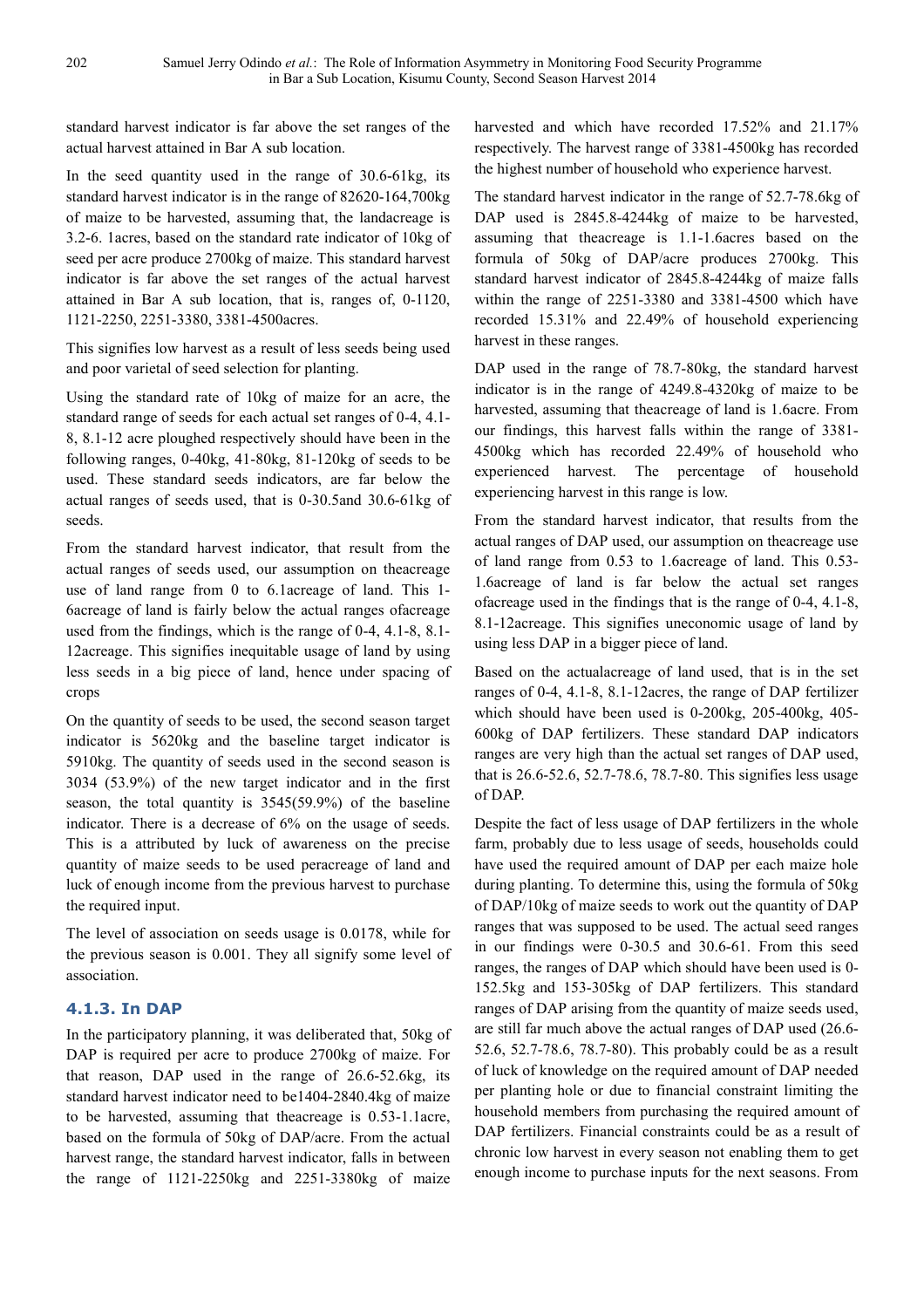our dialogue session, accessibility is also one major problem facing the community; due to the facts that fertilizers in most of the times are always in low supply within the local agro vets. Households need to be trained on the quantity of DAP fertilizers to be used, based on the quantity of maize seeds used.

Basing our argument on DAP contribution to this range of harvest, is not valid, based to the fact that some others contributing factor could have led to this range of actual harvest such as more than oneacreage of land. Low percentage of household are experiencing harvest in this standard harvest indicator and this could be as a result of frequent use of DAP fertilizers could have lowered the soil PH and hence making the soil to be acidic as a result of too much of phosphorus in the soil.

On the quantity of DAP used, the second season target indicator is 28100kg and the baseline indicator is 29550kg.

From the notice board, the aggregate quantity of DAP usage in the second season is 13367kg (47.6%) of the new target indicator.

In the first season, the aggregate quantity of DAP used, was 14,167kg (47.9%).

There is a decrease of 0.3%. This is attributed by luck of awareness on the precise quantity of DAP fertilizers to be used peracreage of maize land and luck of enough income out of from the previous harvest to purchase the required input.

The level of association on DAP usage, is 0.001, while for previous season is 0.045. Both of them signify some level of association.

#### **4.1.4. CAN**

In deliberation on the standard rate indicator during the participatory workshop, it was agreed that 120kg of CAN is needed per acre to produce 2700kg of maize. The standard harvest indicator for harvest in the range of 0-50kg CAN used is in the range of 0-1125kg of maize to be harvested assuming that theacreage is 0-0.42acre, based on the formula of 120kg/acre. This standard harvest indicator of 0-1125kg falls within the range of 0-1120kg of maize harvested. This range recorded a rate of 34.62% household experiencing harvest in it.

In the range of 51-100kg of CAN used, the standard harvest indicator is in the range of 1147.5-2250kg of maize to be harvested, assuming that theacreage of land is 0.43- 0.83acres, based on the formula of 120kg/acre. This standard harvest indicator falls within the range of 1121-2250kg of maize harvested, which have recorded 24.75% of household experiencing harvest in it. The range of harvest in the range

of 2251-3380kg and 3381-4500kg are above the standard harvest indicator of 1147.5-2250kg and the household experiencing harvests in them are 30.69% and 23.76% respectively. The low percentage of household experiencing harvest could be as a result of inherent nutrition fertility, brought about as a result of frequent use of CAN without conducting a soil test to determine the right fertilizer to use. Others contributing facts such as ecological factors, ie erratic rainfall, weed management (Intraspecific/ inter specific), varietal selection of seeds. (seed segmentation), cultural practices, late provision of inputs. ie applying CAN late, time of planting. ie late planting and early planting, mixed farming plant population and luck of agronomic knowledge.

In the range of 101kg of CAN used, the standard harvest indicator for its harvest is 2272.5kg of maize to be harvested, assuming that theacreage of land is 0.84acres. This range falls within the actual range of harvest in the range of 2251- 3380kg and 3381-4500kg of maize harvested.

Using the actual ranges of CAN used, that is 0-50, 51-100, 101kg of CAN, our assumption on theacreage use of land based on the standard rate of 120kg per acre, shall give ranges as from 0-0.42, 0.43-0.83 and 0.84acreage of land. This range of land is far below the actual ranges ofacreage used in the findings, that is the range of 0-4, 4.1-8, 8.1- 12acreage. This signifies inequitable usage of land by using less CAN in a bigacreage of land

Based on the ranges of actualacreage of land used in maize, that is in the set ranges of 0-4, 4.1-8, 8.1-12acres of maize ploughed, the range of CAN fertilizer which should have been used is 0-480, 492-960, 972-1440 of CAN fertilizers. These standard CAN indicators ranges are very high than the actual set ranges of CAN used, that is 0-50, 51-100, 101kg of CAN. This signifies less usage of CAN fertilizers**.** 

To determine the quantity of CAN fertilizers to be used per maize crop, the formula of 120kg of CAN/10kg of maize seeds is used. On the ranges of actual seeds quantity used, that is 0- 30.5 and 30.6-61kg of seeds planted, the standard range of CAN expected to be used are 0-366kg, 367.2-732kg of CAN. This expected standard range is far above the actual range of CAN used, which is 0-50, 51-100,101-kg of CAN. This signifies luck of awareness on the quantity of CAN to be used per maize crop. The attainment of this required quantity of CAN is limited by financial constraints as a result of chronic low harvest in every season not enabling them to get enough income to purchase inputs for the next season. Inaccessibility of CAN by the households due to the fact that at times, CAN fertilizers are not available in the nearby agro vets. Households need to be trained on quantity of CAN fertilizers to be used, based on the quantity of maize seeds used.

On the quantity of CAN used, the second season target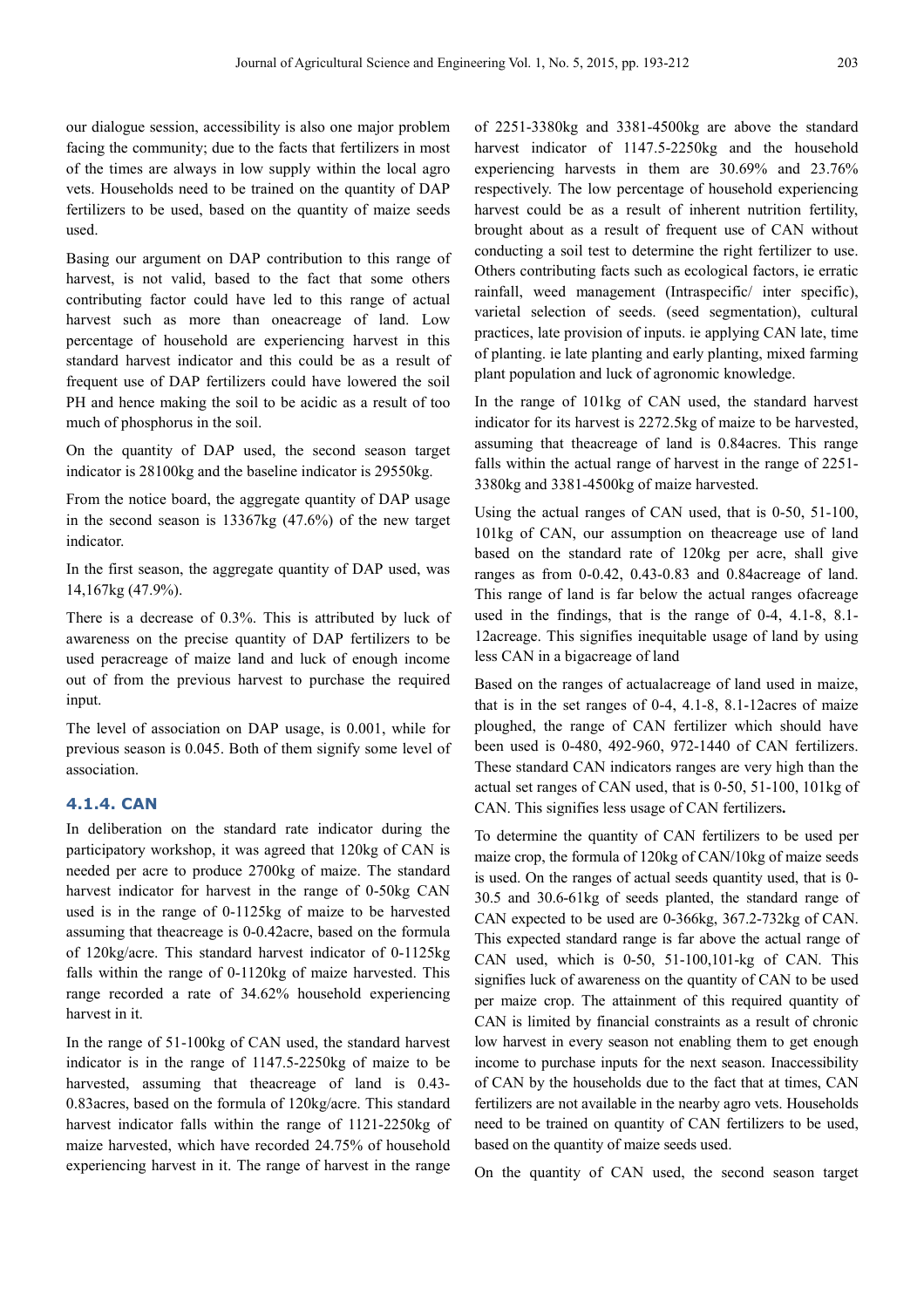indicator is 67440kg and the baseline indicator is 70920kg.

The aggregate quantity usage of CAN in the second season is 6244(9.3%) of the new target plan of 67440kg. In the first season, the quantity of CAN used is 34036kg (47.99%) of the baseline indicator.

There is a decrease by 38.69% between the two seasons. This is attributed by luck of awareness on the precise quantity of maize seeds to be used peracreage of land and luck of enough income out of from the previous harvest to purchase the required input.

The level of association on CAN is 0.0341, while for pervious season is 0.001. Both of them signify some level of association.

### **4.1.5. Manure**

Few farmers are applying manure and from the findings, there is level of association manure have with maize harvested.

# **4.1.6. Summary of the Discussion for Maize**

**Table 10.** Productivity index table for maize. From the table below, despite the decrease inacreage ploughed, quantity of seeds planted, and quantity of DAP and CAN fertilizers, there is an increase of quantity harvested by 0.3%. In level of association, quantity of DAP used increases. This could be as a result of inherent soil fertility.

| <b>INDICATOR</b>          | <b>FIRST SEASON</b><br>2014 | <b>SECOND SEASON</b><br>2014 | <b>PERCENTAGE</b><br><b>BETWEEN TWO SEASON</b> | <b>LEVEL OF ASSOCIATION</b><br><b>BETWEEN TWO SEASON</b> |
|---------------------------|-----------------------------|------------------------------|------------------------------------------------|----------------------------------------------------------|
| <b>Quantity harvested</b> | 1557bags $(8.7\%)$          | 1500bags (8.9%)              | $0.3\%$ increase                               |                                                          |
| Acreage ploughed          | 610 acre $(103.21\%)$       | 562 acre (95.09%)            | 8.12% decrease                                 | The same                                                 |
| Quantity of seeds planted | 3545kg (59.9%)              | 3034kg (53.9%)               | 6% decrease                                    | Decreases                                                |
| Quantity of DAP used      | 14167kg (47.9%)             | 13367kg (47.6%)              | $0.3\%$ decrease                               | Increase                                                 |
| Quantity of CAN           | 34036kg (47.99%)            | $6244\text{kg}$ (9.3%)       | 38.69% decrease                                | Decrease                                                 |

# **4.2. Beans**

Out of 640 farmers, only 104 farmers practicing intercropping between beans and maize experience harvest in beans and this could be attributed by luck of correct spacing between maize and beans, infestation of pest, bacterial and fungal infection, due to the fact that spraying of beans against these infestations is still very low. Beans is very useful in fixing nitrogen into the soil and any crop intercropped with beans, benefit from this nitrogen. In most cases, beans are intercropped with maize.

#### **4.2.1.acreage Ploughed/Harvest for Beans**

In the participatory planning, it was deliberated that an acre of beans is capable of producing 450kg of beans if good farming practices are observed with enough rainfall amount.

In the first range of 0-2 acre of land planted with beans, its standard harvest indicator is in the range of 0-900kg of beans to be harvested. In this standard range of harvest, the actual range of harvest in the range of 0-900, 33% of household experiencing harvest falls in that range, while in the range of 1801-2700kg of beans harvested, 58.33% household experience harvest in this range. This range of 1801-2700kg is more than the standard rate indicator and this signifies a good harvest among this household members.

In the range of 2.1-4acre of land planted with beans, its standard harvest indicator for this range is in the range of 945-1800kg of beans to be harvested. In the range of harvest, the range of 901-1800kg of beans harvested falls in this parameter and it experience a low percentage of 18.46% compared to other range of harvest. In the range of harvest in the range of 0-900kg of beans, it experience 26.15%, then followed by the maximum range of 1801-2700kg of beans harvested, recording 55.38% of household experiencing harvest in it. This signifies a good harvest in beans.

In the range ofacreage ploughed in the range of 4.1-6acreage, its standard harvest indicator is in the range of 1845-2700kg of beans to be harvested. The maximum range of 1801- 2700kg of beans harvested, recorded the highest percentage of household experiencing harvest at 66.67%. This signifies good harvest of beans in this range compared to other range of harvest.

On theacreage ploughed, the baseline target indicator was 591acres. In the first season, theacreage ploughed was 626 acre and 610acres was planted, this decreased to 562 acre in the second season.

The second season target indicator is 2810bags and the baseline target indicator is 2955bags.

In the first season, the total amount of beans harvested, was 415bags which is 14.04% of the baseline indicator. In the second season, the total quantity harvested is 282bags which are 10.03% of the second season target indicator. There is a decrease by 4.01% of the quantity harvested.

This decrease could be as a result of reduction ofacreage of land ploughed for beans. In the first season, theacreage ploughed for beans was 626acres and in the second season, theacreage ploughed for beans is 562acres.

In the first season, the level of association was 0.001 and in the second season, the level of association is 0.037. They both signify some level of association.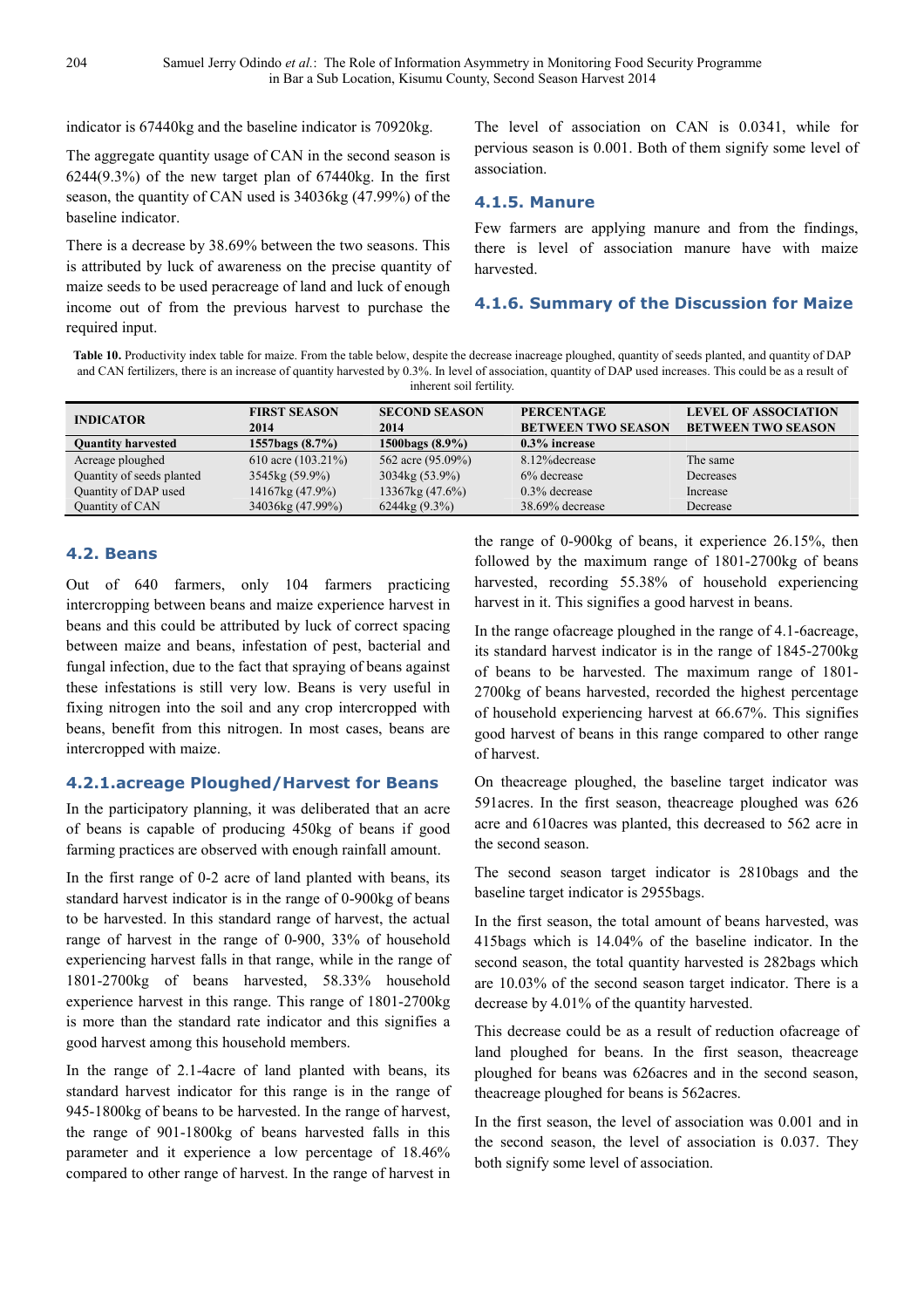### **4.2.2. Seed**

In quantity of seeds used in the range of 0-25kg of beans planted, the range for its standard harvest indicator is 0- 562kg of beans to be harvested, assuming that itsacreage of land is 0-1.25acres, based on the formulae of 20kg of seeds/acre. From the findings, the range of 0-900kg of beans harvested recorded the lowest percentage of 17.86% and being that its falls within the range of the indicator. The two ranges of harvest, which is 901-1800kg and 1801-2700kg, are above the standard rate indicator and they recorded a higher percentage at 21.43% and 60.71% respectively, of household experiencing harvest in those ranges.

In quantity of beans seeds planted in the range of 26-50kg, the range for its standard harvest indicator is 585-1125kg of beans to be harvested, assuming that itsacreage of land is 1.3- 2.5acres. From the findings, the two ranges which fall within the standard harvest indicator, which is of 0-900kg and 901- 1800kg recorded a lower percentage at 29.11% and 16.43% respectively of farmers experiencing harvest in those ranges.

This two ranges of seeds planted, signifies that apart from seeds, there are others important contributing factors towards a good harvest in beans. Poor quality of seeds, luck of good agronomic practices, poor rainfall amount, late provision of inputs and late planting could be some of the contributing factors to low harvest.

Being that 20kg of seeds are needed for a harvest of 450kg of beans in one acre, abundant of harvest could have been experience if household ploughing in the range of 2.1-4 and 4.1-6acres could have planted seeds in the range of 42-80kg and 82-120kg of seeds respectively. Comparing these expected standard ranges of seeds with the actual ranges of seeds used, the actual ranges used are still very low to the standard indicator.

From the standard harvest indicator, that result from the actual ranges of seeds used, our assumption on theacreage use of land based on the formulae that 20kg of seeds per acre, theacreage of land should have been in the following ranges, 0-1.25 and 1.3-2.5acreage of land. These ranges of landacreage are far below the actual ranges ofacreage used from the findings that is the range of 2.1-4 and 4.1-6acreage. This signifies inequitable usage of land by using less seeds in a bigacreage of land.

The baseline target indicator for seeds is 11820kg and for the second season target indicator is 11240.

In the first season, the total quantity of seeds planted were 4,898kg (41.4%) of the baseline target indicator, while in the second season, the total quantity of seeds planted are 1,942kg (17.3%) of the second season target indicator.

There is a decrease in quantity of seeds planted by

24.1%.This could be attributed by reduction in theacreage of land ploughed for beans.This is attributed by luck of awareness on the precise quantity of bean seeds to be used peracreage of land and luck of enough income out of from the previous harvest to purchase the required input.

From our previous study, the p value was 0.001, while in this second season, the p value is 0.019. They both signifies association

#### **4.2.3. DAP Fertilizers**

In quantity of DAP used in the range 0-30kg, the range for its standard harvest indicator is 0-135kg of beans to be harvested, assuming that theacreage of land is at the range of 0-0.3acre, based on the formula of 100kg/acre. In the findings on the ranges of harvest, only 0-900kg falls within this range and have recorded 28.57% household experiencing harvest in it. The range of harvest in the range of 901-1800 and 1801-2700 are far above the expected standard harvest range and yet they also recorded a percentage of household experiencing harvest at 14.29% and 57.14% respectively. The range of harvest in the range of 1801-2700kg is the maximum range and it recorded the highest percentage of household experiencing harvest in it.

The range of DAP in the range of 31-53kg of DAP used, its range for standard harvest indicator is 139.5-238.5kg of beans to be harvested, assuming that theacreage of land is at the range of 0.31-0.53acres based on the formula of 100kg/acre. The range of harvest, 0-900kg falls within this standard harvest indicator, but yet it recorded a low percentage of 42.86% household experiencing harvest in it, while the range of 1801-2700kg is far above the standard harvest indicator and it recorded the highest percentage of household experiencing harvest in it. This signifies possibility of attaining good harvest if DAP is used.

The range of 54-80kg of DAP fertilizer used; its range for standard harvest indicator is 243-360kg of beans to be harvested, assuming that theacreage of land is at the range of 0.54-0.8acres. The range of 0-900kg falls within this range and have recorded 16.67% household experiencing harvest in it followed by the range of 901-1800kg and 1801-2700kg recording 33.33% and 50% of household experiencing harvest in them respectively.

Using the standard rate indicator for 100kg of DAP for anacreage of land, the range ofacreage of land ploughed in the range of 0-2, 2.1-4, 4.1-6 , should have used the following ranges of DAP in the range of 0-200, 210-400, 410-600kg of DAP. Comparing the actual DAP used that is 0-30, 31-53 54-80 and the standard DAP indicator ranges, the DAP used by household are still lower that the standard DAP indicator.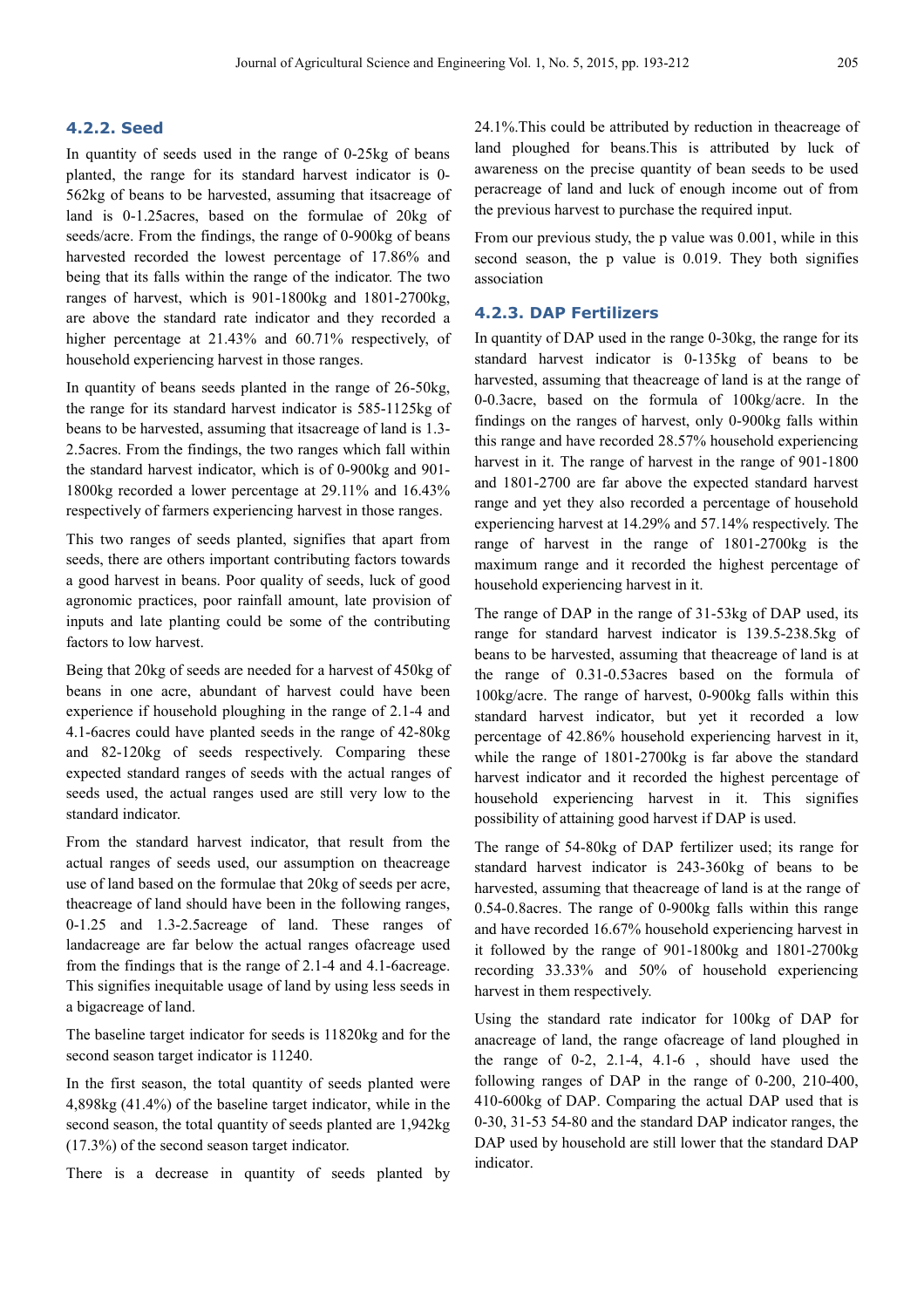From the standard rate indicator, that result from the actual ranges of DAP used, our assumption on theacreage use of land based on the formulae that 100kg of seeds per acre, theacreage of land should have been in the following ranges, 0-0.3, 0.31-0.53, 0.54-0.8acreage of land. This range of landacreage is far below the actual ranges ofacreage used from the findings that is the range of 2.1-4 and 4.1-6acreage. This signifies inequitable usage of land, by using less quantity of DAP in a big land

The baseline target indicator for DAP is 59100kg and the second season target indicator is 56200kg.

In the first season, the total quantity of DAP used is 901, 1.52% of the baseline target indicator and in the second season, the total quantity of DAP used is 491, 0.87% of the new target indicator. There is a decrease by 0.65%. This is attributed by luck of awareness on the precise quantity of maize seeds to be used peracreage of land and luck of enough income out of from the previous harvest to purchase the required input.

The p value for this season is 0.028 and this signifies some level of association between beans harvest and DAP used, while for the baseline, there was no P value.

# **4.2.4. CAN Fertilizers Used**

In CAN fertilizers used in the range of 0-10kg, its range for standard harvest indicator is 0-9000kg of beans to be harvested. The range of harvest in the range of 0-900, 901- 1800 and 1801-2700kg recorded a low percentage of 20%, 20% and 60% respectively, with less household using CAN in this range. Its standard rate indicator 0-9000kg is far above the actual range of harvest.

The range of CAN used in the range of 11-20kg, its range for

standard harvest indicator is 9900-18000kg of beans to be harvested. The range of harvest in the range of 0-900, 901- 1800 and 1801-2700kg recorded a low percentage of 50%, 33.33% and 16.67% respectively, with less household using CAN in this range. Its standard harvest indicator 9900- 1800kg is far above the actual range of harvest.

Considering theacreage of land ploughed for beans, in the range of 0-2, 2.1-4, 4.1-6acres, using the formula that 0.5 CAN per acre, the standard quantity of CAN to have been used was 0-1kg, 1.1-2kg, 2.1-3kg of foliar spray respectively.

For CAN, Baseline target indicator is 296kg and the second season target indicator is 281kg.

In the first season, the total quantity of CAN used was 404kg (136.5%) of the baseline indicator, while in the second season, the total quantity of CAN used is 112kg (39.9%) of the second season target indicator.

There is a decrease of 96.6%. This is attributed by luck of awareness on the precise quantity of CAN to be used peracreage of beans land and luck of enough income out of from the previous harvest to purchase the required input.

In the first season, the level of association is 0.051 and in the second season, the level of association is 0.0402. In the baseline, there is no level of association while in the second season; there is some level of association.

#### **4.2.5. Manure**

Very few farmers used manure in beans and there is some level of association manure has with beans harvested

# **4.2.6. Summary Between Two Seasons for Beans**

**INDICATOR FIRST SEASON 2014**<br>415bags (14.04%) **SECOND SEASON**  2014<br>282bags (10.03%) **PERCENTAGE BETWEEN TWO SEASON LEVEL OF ASSOCIATION BETWEEN TWO SEASON**  Quantity harvested 415bags (14.04%) 282bags (10.03%) 4.01% Decrease Acreage ploughed 610acre (103.21%) 562acre (95.09%) 8.12% Decrease Decreases Quantity of seeds planted 4898kg (41.4%) 1942kg (17.3%) 24.1% Decrease Decreases Quantity of DAP used  $901\text{kg} (1.52\%)$   $491\text{kg} (0.87\%)$   $0.65\%$  Decrease Quantity of CAN 404kg (136.5%) 112kg (39.9%) 96.6% Decrease Increases Quantity of manure used

**Table 11.** Productivity index table for beans. All the indicators have reduced, as harvest decrease.

# **4.3. Groundnuts**

According to the standard rate indicator discussed in the participatory planning, an acre of groundnuts is capable of producing 2.6bags of groundnuts if good farming practices are observed with enough rainfall amounts.

In the first range of 0-1 acre of land used, its standard harvest indicator is in the range of 0-234kg of groundnuts to be harvested. It's amazing that in this range ofacreage, the groundnuts harvested are more than the standard harvest indicator of 0-234, apart from the range of harvest in 0.50- 720kg, which falls within the parameter of our standard harvest indicator. In harvest, the range of 721-1440kg recorded the highest percentage of 34.88% followed by the range of 1441-2160kg and 0.50-720kg which recorded the same percentage of 32.56%.

In theacreage of land used in the range of 1.1-2acre, the standard harvest indicator is in the range of 257.4-468kg of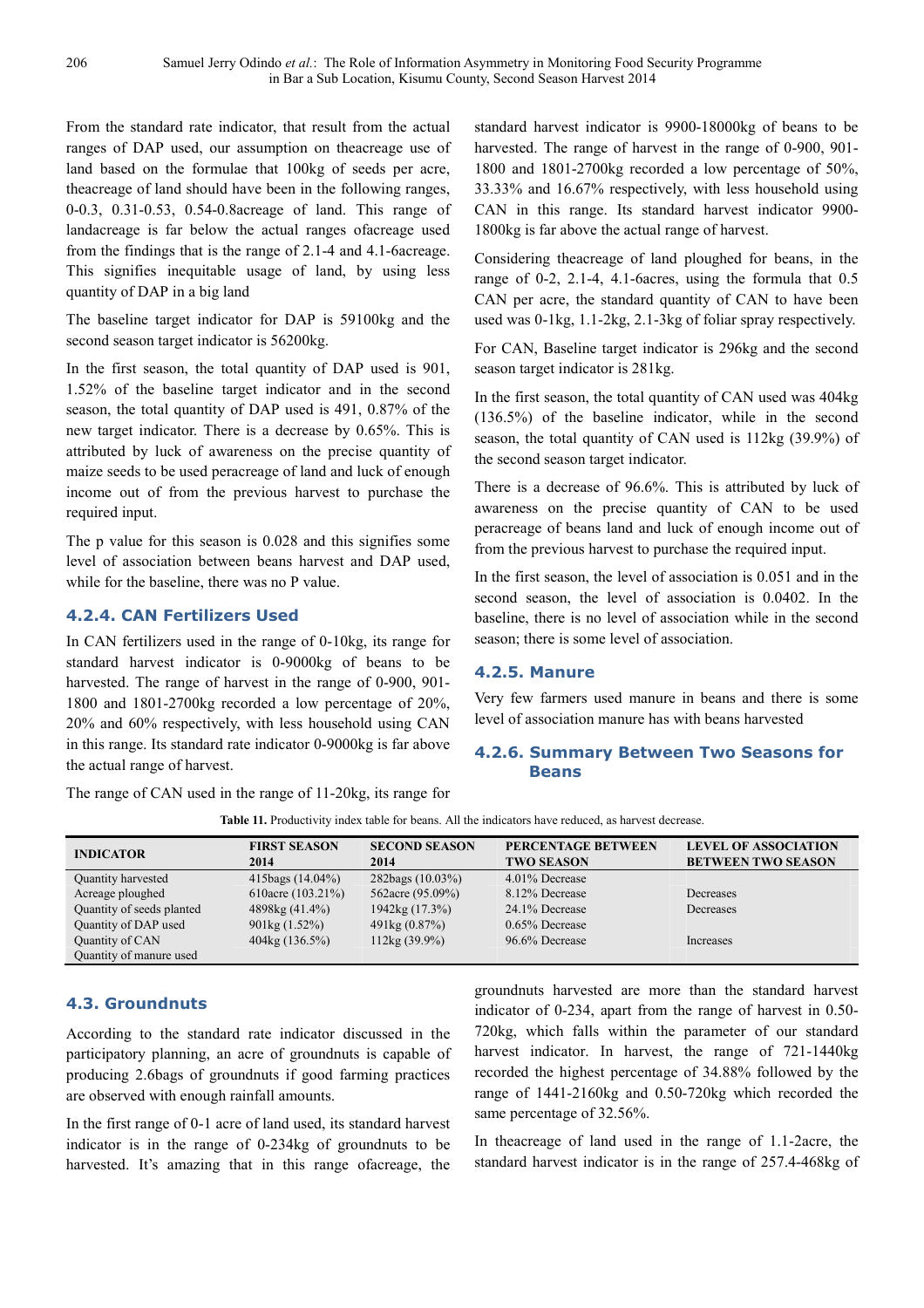groundnuts to be harvested. In this range of harvest, only the range of 0.50-720kg falls within the parameter of the standard harvest indicator and have recorded 27.78% household experiencing harvest in it, while the other range of harvest are more than the standard harvest indicator. The range of harvest 1441-2160 which is the maximum range, recorded the highest percentage of household experiencing harvest followed by the range of 721-1440kg.

In theacreage range of 2.1-3, the standard harvest indicator is in the range of 491.4-702kg of groundnuts to be harvested. According to our findings, only the ranges of 0.5-0-720kg are within the standard harvest indicator, while the range of 721- 1440kg and 1441-2160kg are more than the standard harvest indicator.

On theacreage ploughed, the baseline target indicator was 140acres. In the first season, theacreage ploughed was 136 acre and 98acres was planted. In the second season, theacreage increased to 111acres (9.3%) planted.

On the quantity of groundnuts harvested, the second season target indicator is 288bags while baseline target indicator is 364bags.

In the first season, the total quantity of groundnuts harvested is 272bags (74.7%) of the baseline target indicator, while in the second season, the total quantity of groundnuts harvested is 207bags (71.9%) of the second season target indicator.

There is a decrease of 2.8%. This could be attributed by luck of control of pest and diseases.

#### **4.3.1. Seed Quantity**

In the seed quantity used, in the range of 0-10kg, the standard harvest indicator is 0-117kg of groundnuts to be harvested, assuming that theacreage of land is 0-0.5 acre. Only the lowest range of harvest in the range of 0.50-720kg falls within the standard harvest indicator of 0-117kg and have recorded the lowest percentage of 25% household experiencing harvest in it. The other range of harvest, in the range of 721-1440kg and 1441-2160kg are more than the standard harvest indicator and the household experiencing harvest are more than household experiencing harvest in the range of 0.50-720kg, and the two ranges have recorded 40.63% and 34.38% respectively.

In the seed quantity used, in the range of 11-20kg, the standard harvest indicator is128.7-234kg of groundnuts to be harvested, assuming that theacreage of land is 0.55-1 acre. Only the lowest range of harvest in the range of 0.50-720kg falls within the standard harvest indicator of 128.7-234kg of groundnuts to be harvested and have recorded 34.38% of household who experience harvest. The other range of harvest in the range of 721-1440kg and 1441-2160kg are more than the standard harvest indicator and they have recorded 31.25% and 34.38% respectively.

In the seed quantity used, in the range of 21-30kg, the standard harvest indicator is 245.7-351kg of groundnuts to be harvested assuming that theacreage of land is 1.05-1.5acres. Only the lowest range of harvest of 0.50-720kg falls within this standard harvest indicator of 245.7-351 and it have recorded the lowest percentage of 26.60% household experiencing harvest in it. The other range of harvest in the range of 721-1440kg and 1441-2160kg are more than the standard harvest indicator and they have recorded 41.49% and 31.91% respectively.

Using the standard rate of 20kg of groundnuts for an acre, the standard range of seeds for each actual set ranges of 0-1, 1.1- 2 and 2.1-3 acre ploughed respectively should have been in the following ranges, 0-20kg, 22-40kg and 42-60kg of seeds to be used. This standard seeds indicators, are far above the actual ranges of seeds used, that is 0-10, 11-20, 21-30kg of seeds. This signifies less usage of seeds.

From the standard harvest indicator, that result from the actual ranges of groundnuts seeds used, our assumption on theacreage use of land are in the ranges of 0-0.5, 0.55-1, 1.05-1.5acreage of land. These ranges ofacreage of land are fairly below the actual ranges ofacreage used from the findings, which is the range of 0-1, 1.1-2, 2.1-3acres. This signifies inequitable usage of land by using less seeds in a big piece of land, hence under spacing of crops

On the quantity of seeds, the baseline target indicator is 2800kg while for the second season, the target indicator is 2220kg.

In the first season, the total quantity of seeds used was 992 (35.43%) of the baseline target indicator while for the second season, the total quantity of seeds used was 1558 (70.2%) of the second season target indicator.

On the quantity of seeds used, there is an increase of 34.77%.

From the previous findings in the first season, the p value 0.026 signified some level of association in between the quantity of seeds used and the production. In this season, the p. value 0.051 signifies no level of association between the quantity of seeds and the quantity harvested. This difference in association could be attributed by change in weather and good farming practices such as crop rotation that was being practice by some other farmers.

#### **4.3.2. DAP Fertilizers**

DAP fertilizers used in the range of 0-8kg, its standard harvest indicator is 0-18.72kg of groundnuts to be harvested assuming that theacreage of land is 1 acre. From the findings, only one household used DAP in that range and it experience harvest in the range of 721- 1440kg of groundnuts.

DAP fertilizers used in the range of 9-16kg, its standard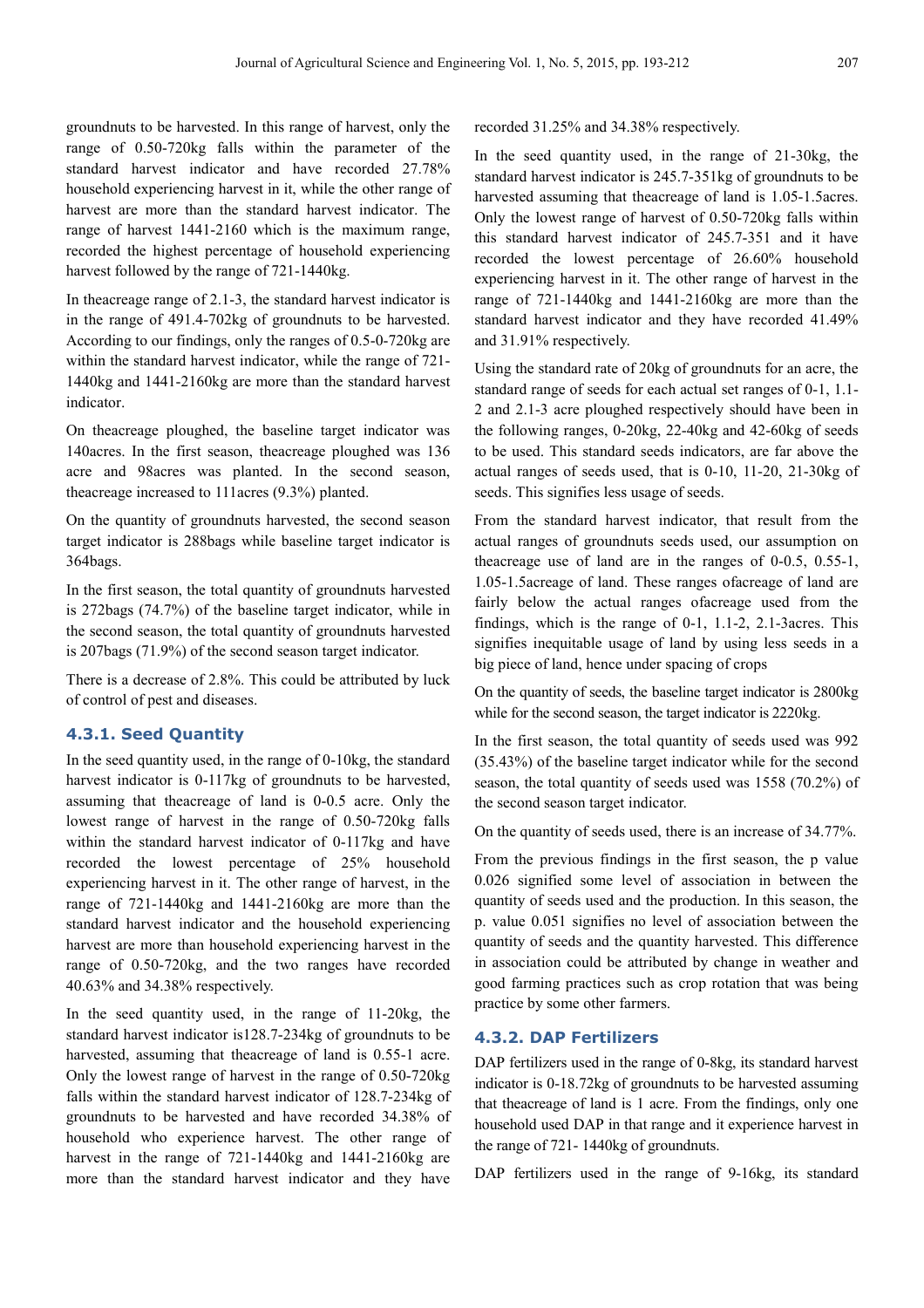harvest indicator is 21.06-37.44 of groundnuts to be harvested assuming that theacreage of land is 1 acre. From the findings, only one household used DAP in that range and it experience harvest in the range of 1441-2160 of groundnuts.

DAP fertilizers used in the range of 17-24kg, its standard rate indicator is 39.78-56.16kg of groundnuts to be harvested assuming that theacreage of land is 1 acre. From the findings, only one household used DAP in that range and it experience harvest in the range of 0.50-720kg of groundnuts.

DAP fertilizers used in all ranges was very low compared to the standard harvest indicator. This could be attributed by the fact that there is no association DAP have with groundnuts harvest.

On DAP, the baseline target indicator is 14400kg while in the second season, the target indicator is 11,100kg.

In the first season, the total quantity of DAP used was 70kg (0.486%) of the baseline target indicator, while in the second season, the total quantity of DAP used is 103kg (0.93%) of the second season indicator.

There is an increase of 0.444%.

# **4.3.3. CAN Fertilizers**

2.5kg of CAN used, should produce a harvest of 1170kg, 6kg

should produce a harvest of 2808kg of groundnuts, 8kg, should produce a harvest of 3744kg. The standard indicator for 1170kg falls in the range of 721-1440kg of harvested groundnuts and no household experienced harvest in it. The standard indicator of 2808kg and 3744kg are above the harvested range of 1441-2160kg whereby only one household have recorded harvest in each of the harvest indicator.

Usage of CAN is low due to the fact that groundnuts fixed nitrogen into the soil.

From the findings, groundnut harvest in Bar A sub location is very good, since the range of harvest groundnuts exceed the standard rate indicators.

On CAN, the baseline target indicator is 70kg while in the second season, the target indicator is 56kg.

In the first season, the total quantity of CAN used was 74kg (105%) while in the second season; the total quantity of CAN used is 233kg (416%) of the second season target indicator.

There is an increase by 311%.

# **4.3.4. Summary Between Two Season on Groundnuts**

Table 12. Productivity index table for groundnuts. From the table, II the indicators have increased as the quantity harvested reduces. This could be as a result of inherent soil fertility.

| <b>INDICATOR</b>          | <b>FIST SEASON 2014</b> | <b>SECOND</b><br><b>SEASON 2014</b> | PERCENTAGE BETWEEN<br><b>TWO SEASON</b> | <b>LEVEL OF ASSOCIATION</b><br><b>BETWEEN TWO SEASON</b> |
|---------------------------|-------------------------|-------------------------------------|-----------------------------------------|----------------------------------------------------------|
| Quantity harvested        | 272bags (74.7%)         | $207$ bags $(71.9\%)$               | 2.8% decrease                           |                                                          |
| Acreage ploughed          | 98 acre (70%)           | 111acre 79.3%)                      | 9.3 increase                            |                                                          |
| Quantity of seeds planted | 992kg (35.43%)          | 1558kg (70.2%)                      | 34.77% increase                         | reduced                                                  |
| Quantity of DAP used      | $70\text{kg}$ (0.486%)  | $103\text{kg}$ (0.93%)              | $0.444\%$ increase                      | Infinite                                                 |
| Quantity of CAN           | 74kg (105%)             | $233\text{kg}$ (416%)               | 311% increase                           | Infinite                                                 |
| Quantity of manure used   |                         |                                     |                                         |                                                          |

# **4.4. Vegetables**

# **4.4.1.acreage Ploughed**

According to the standard rate indicator discussed in the participatory planning, an acre of vegetable is capable of producing 1350kg of vegetables if good farming practices are observed with enough rainfall.

In the first range of 0-1 acre of land used, its standard harvest indicator is 0-1350kg of vegetables to be harvested.

In this range of harvest, the range that falls within it is the range of 0-900 kg and 901-1800 kg which both have recorded 41.67% and 20.83% respectively.

Quantity harvested in the range of 1801-2700kg falls out of the expected standard harvest indicator of 0-1350kg of vegetables and yet it has recorded 37.50% of household experiencing harvest in it. This signifies that there is possibility of realizing more than the expected standard harvest Indicator if good farming principles are observed.

In the second range of 1.1-3 acre of land used, its standard harvest indicator is 1485-4050kg of vegetables to be harvested. The range of 901-1800kg and 1801-2700kg falls within this range, but yet, 4050kg is more than the upper range of 2700kg. In this two ranges, household experiencing harvest in them have recorded 26.92% and 65.38% respectively. 2700kg is still below 4050kg and therefore, household ploughing in a 3 acre of land have not realized the full potential of their land production.

In the third range of 4-6 acre of land used, its standard harvest indicator is 5400-8100kg of vegetables to be harvested. There is poor usage of land in this range, due to the fact that in the low ranges of 0-900kg and 901-1800kg are the only ranges that have recorded percentage of household experiencing harvest in them.

The baseline targetacreage of land was 111acres, in the first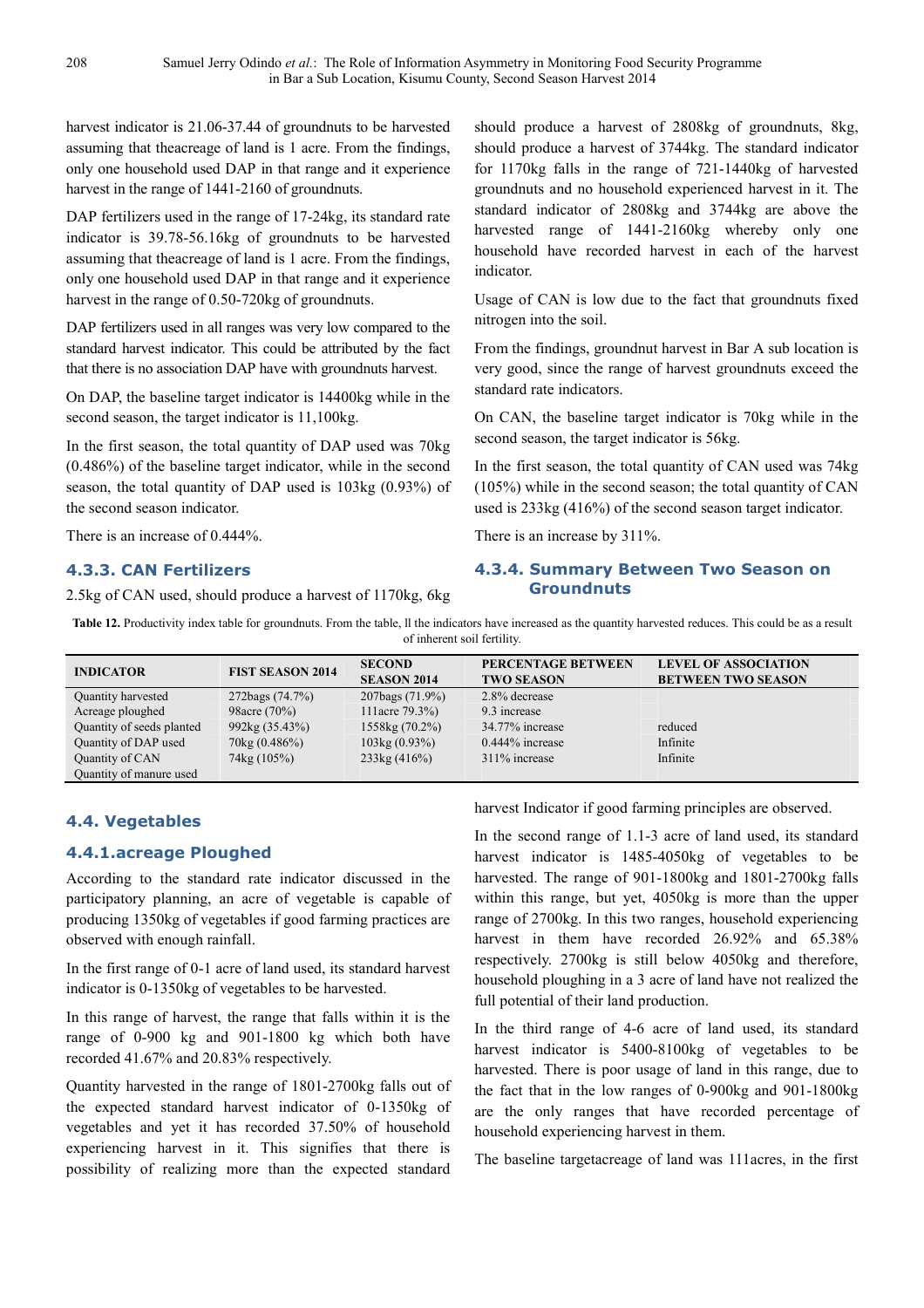season, this reduced to 75acreage of land and 46acres in the second season. 26% decrease.

On the quantity of vegetables harvested, the second season target indicator is 690kg of vegetables and the baseline indicator was 1665kg of vegetables to be harvested.

From the notice board for the second season, the aggregate quantity of vegetables harvested is 193bags, (27.97%) of the second season target indicator.

In the first season, the total quantity of vegetables harvested is 272kg, (16.34%) of the baseline target indicator.

There is an increase of 11.63% on the quantity harvested from the previous first season to this second season.

### **4.4.2. Seed Quantity**

Quantity of seeds used in the range of 0-200g, its standard harvest indicator is 0-1350kg of vegetables harvested; assuming thatacreage of land is 1acre.

Vegetables harvested in the range of 0-900kg and 901- 1800kg falls within the standard range of 0-1350kg and both have recorded  $5(35.71)$  and  $4(28.57)$  of household experiencing harvest in them respectively. The harvest range of 1801-2700kg is above the standard harvest indicator of 1350kg and the number of household experiencing harvest in this range have recorded 9(37.50). This signifies possibility of realizing abundant of harvest more than the standard harvest indicator if good farming practices are observed.

In the range of 201-300g of seeds used, its standard harvest indicator is 1356.8-2025kg of vegetables to be harvested assuming that theacreage of land is 1-1.5acres.

In the range of harvest, the quantities harvested that falls within the standard harvest indicator range are in the range of 901-1800kg and 1801-2700kg of maize harvested which have recorded 4(28.57) and 5(35.71) respectively.

The range of 1801-2700kg signifies the possibility of experiencing the standard harvest of 13500 per acre with 200g of seeds.

In the range of 301g of seeds used, the standard harvest indicator for its harvest is 2031kg of vegetables to be harvested, assuming that theacreage of land is 1.5acreage.

In the range of harvest, this standard harvest indicator falls within the range of 1801-2700kg and have recorded the highest than the other ranges at 7(58.33).

From the maximum quantity of seeds used, the actual maximumacreage of land used, 4-6acres, is more than the maximum 1.5acreage of land assumed to be used. This signifies inequitable used of land.

On the quantity of seeds used, the second season target

indicator is 9.2kg and the baseline indicator is 22.2kg.

Measuring the precise quantity of vegetables seeds is a challenge to most households; due to the fact that different vegetables seeds have different mass and some are sold locally in different quantify weight.

#### **4.4.3. DAP Fertilizers**

In the range of 0-10kg, its standard harvest indicator is 0- 168.75kg of vegetables to be harvested assuming that theacreage of land is 0.13 acre.

The standard harvest indicator falls within the range of 0- 900kg, and this have recorded 1(12.50) household experiencing harvest in it.

DAP used in the range of 11-20kg, the standard harvest indicator is 185.63-337.5kg of vegetables to be harvested assuming that theacreage of land is 0.13-0.25acre. This falls within the harvest range of 0-900kg which have recorded 3(37.50) of household experiencing harvest in it.

In theacreage of 21-30acres, the standard harvest indicator is 354.4-506.3kg of vegetables to be harvested assuming theacreage of land is 0.263-0.38acres.

This standard harvest indicator of 354-506.3kg falls within the harvest range of 0-900kg which have recorded 3(42.86), same to the range of 901-1800kg.

From the maximum quantity of DAP used, the actual maximumacreage of land used, 4-6acres, is more than the maximum 0.38acreage of land assumed to be used. This signifies inequitable used of land.

From the standard harvest indicator, that results from the actual ranges of DAP used, our assumption on theacreage use of land range from 0 to 1.5acreage of land. This 0 to 1.5acreage of land is far below the actual set ranges ofacreage used in the findings that is the range of 0-1, 1.1-3, 4-6acreage. This signifies inequitable usage of land by using less DAP in a bigger piece of land.

Based on the actualacreage of land used, that is in the set ranges of, 0-1, 1.1-3, 4-6acres, the range of DAP fertilizer which should have been used is 0-80kg, 88-240kg, 360- 480kg of DAP fertilizers. These standard DAP range indicators ranges are very high than the actual set ranges of DAP used, that is, 0-10, 11-20, 21-30kg. This signifies less usage of DAP.

Despite the fact of less usage of DAP fertilizers in the whole farm, probably due to less usage of seeds, households could have used the required amount of DAP per each vegetable hole during planting. To determine this, using the formula of 80kg of DAP/200g of vegetable seeds to work out the quantity of DAP ranges that was supposed to be used. The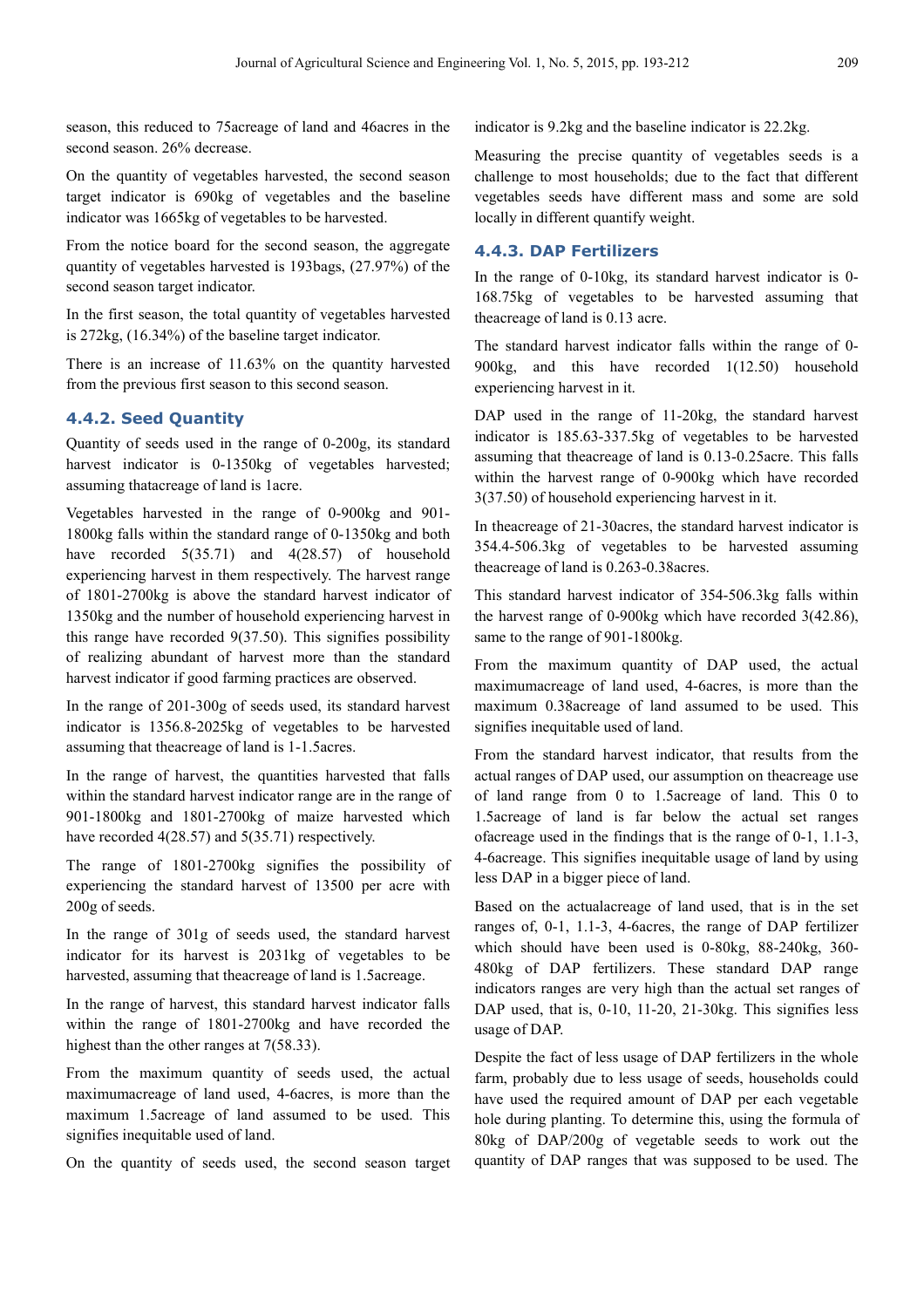actual seed ranges in our findings were 0-200, 201-300, 301 g of seeds. From this seed ranges, the ranges of DAP which should have been used is 0-80kg and 80.4-120, and 120.4kg and above of DAP fertilizers. This standard ranges of DAP arising from the quantity of vegetables seeds used, are still far much below the actual ranges of DAP used, that is 0-10, 11-20, 21-30kg of DAP. This probably could be as a result of luck of knowledge on the required amount of DAP needed per planting hole or due to financial constraint limiting the household members from purchasing the required amount of DAP fertilizers.

On the quantity of DAP used, the second season target indicator is 3680kg and the baseline indicator is 8880kg.

From the notice board, the aggregate quantity of DAP usage in the second season is 225kg (6.11%) of the second season target indicator.

In the first season, the aggregate quantity of DAP used, was 321kg (3.61%) of the baseline target indicator.

There is an increase of 2.5%.

#### **4.4.4. CAN Used**

CAN used in the range of 0-20kg, it standard harvest indicator is 0-658.5kg of vegetables to be harvested assuming that theacreage of land is 0.49acres.

This standard harvest indicator of 0-658.5kg falls within the range of 0-900kg, which have recorded 4(57.14)

CAN used in the range of 21kg and above, its standard harvest indicator is 691 assuming that its acreage is 0.511acres. This still falls within the harvest range of 0-900 which has recorded 1(14.29)

From the maximum quantity of CAN used, the actual maximumacreage of land used, 4-6acres, is more than the maximum 0.55acreage of land assumed to be used. This signifies inequitable used of land.

Based on the actualacreage of land used, that is in the set ranges of 0-1, 1.1-3, 4-6acres, the range of DAP fertilizer which should have been used is 0-41kg, 45.1-123kg, 164- 246kg of CAN fertilizers. These standards CAN range indicators are very high than the actual set ranges of CAN used, that is 0-20, 21 kg of CAN. This signifies less usage of CAN.

Despite the fact of less usage of CAN fertilizers in the whole farm, probably due to less usage of seeds, households could have used the required amount of DAP per each vegetable hole during planting. To determine this, using the formula of 41kg of DAP/200g of vegetable seeds to work out the quantity of CAN ranges that was supposed to be used. The actual seed ranges in our findings were 0-200, 201-300, 301 g of seeds. From this seed ranges, the ranges of CAN which should have been used is 0-41kg and 41.21-61.5, and 61.71kg and above of CAN fertilizers. This standard ranges of CAN arising from the quantity of vegetables seeds used, are far much above the actual ranges of CAN used, that is 0- 20, 21kg of CAN used. This probably could be as a result of luck of knowledge on the precise amount of CAN needed per planting hole or due to financial constraint limiting the household members from purchasing the required amount of CAN fertilizers.

On the quantity of CAN used, the second season target indicator is 1886kg and the baseline indicator is 4551kg.

From the notice board, the aggregate quantity of CAN usage in the second season is 428kg (22.69%) of the second season target indicator.

In the first season, the aggregate quantity of CAN used, was 321kg (7.05%) of the baseline target indicator.

There is an increase of 15.64%.

#### **4.4.5. Summary of the Discussion Between Two Seasons on Vegetables**

| <b>INDICATOR</b>          | <b>FIRST SEASON 2014</b> | <b>SECOND SEASON</b><br>2014 | PERCENTAGE BETWEEN<br><b>TWO SEASON</b> | <b>LEVEL OF ASSOCIATION</b><br><b>BETWEEN TWO SEASON</b> |
|---------------------------|--------------------------|------------------------------|-----------------------------------------|----------------------------------------------------------|
| Quantity harvested        | 272bags (16.34%)         | 193bags (27.97%)             | $11.63\%$ increase                      |                                                          |
| Acreage ploughed          | 75 acre (67.57%)         | 46acre (41.44%)              | 26% decrease                            |                                                          |
| Quantity of seeds planted |                          |                              | Infinite                                | Increases                                                |
| Quantity of DAP used      | $321\text{kg}$ (3.61%)   | 225 kg $(6.11\%)$            | 2.5 increase                            | Increases                                                |
| Quantity of CAN           | $321\text{kg}$ (7.07%)   | 428kg (22.69%)               | 15.64 increase                          | Increases                                                |

**Table 13.** Productivity index table for vegetables. Harvest increases as others indicators also increase apart fromacreage ploughed which have reduces.

#### **4.5. Comparative Analysis**

From the comparative results, the p-value (0.226109) is above  $\alpha$  level (0.05), the effect is statistically not significant and so we reject the null hypothesis. We therefore uphold the alternative and conclude that there is no significant difference between first season and the second season's results. We mean to say that there is just no credible evidence for now to prove that there exit some difference.

# **5. Conclusion**

Despite use of CAN and DAP, less household are experiencing harvest within the standard harvest indicator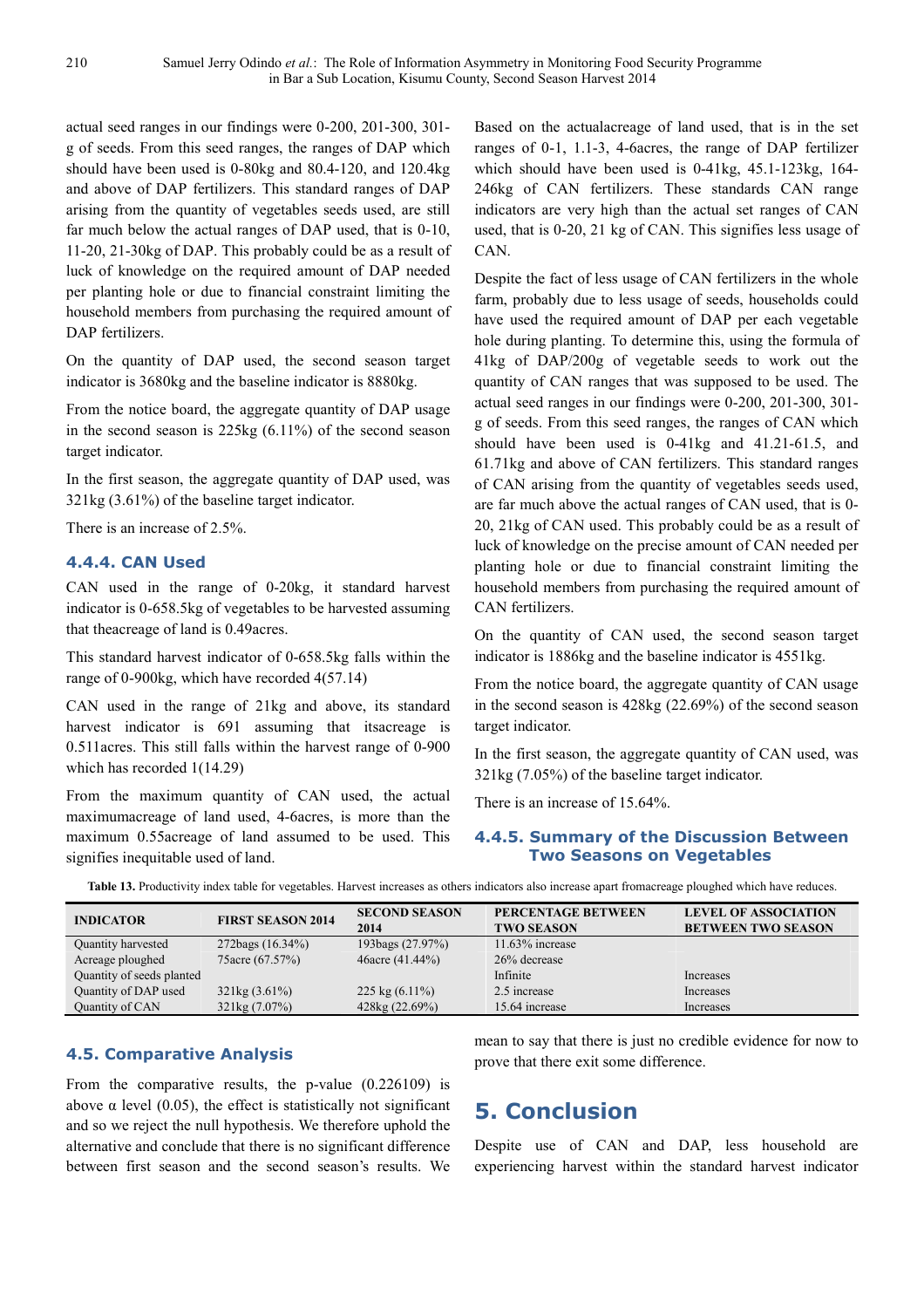and this is a result of inherent nutrition fertility in the soil.

In Maize,acreage ploughed, seed quantity, DAP and CAN fertilizers and manure used, have got an association with the maize harvest.

In Beans,acreage ploughed, seed quantity, DAP and CAN fertilizers and manure used have got an association with beans harvest in this season. From our first season analysis, CAN did not have an association.

In groundnuts, onlyacreage ploughed has got an association. Seed quantity, DAP and CAN fertilizers does not have an association. On seed not having an association, could be attributed by many factor, it could be use of low quality seeds or predators feeding on the planted seeds. DAP and CAN fertilizers do not have association due to the fact that groundnuts have got a capability of fixing nitrogen in the soil.

In vegetables,acreage ploughed, seed quantity, DAP fertilizers and manure used have got an association with the harvest. CAN does not have an association. CAN does not have an association. This could be attributed by luck of knowledge on the frequent interval of applying CAN fertilizers in vegetables.

From the comparative analysis, there is no significant difference between the first season and the second season. This could be attributed by frequent use of CAN and DAP fertilizers leading to inherent soil infertility, hence, excessive too much of acidity in the soil.

Very few households are spraying their crops against pest and diseases.

No household is practicing irrigation.

The actual inputs used are less than the standard indicators and therefore this signifies inequitable use of resources resulting to low harvest.

# **Recommendation**

Too much and frequent application of DAP and CAN fertilizers could have led to excessive acidity to the soil, and therefore for purpose of sustainable food production, there could be a need of using another different fertilizers after conducting soil test to know the balance of minerals in the soil. May be lime could be more effective than DAP If soil test is done

Farmers need to be trained on the equitable usage of farm inputs based on the rate indicators. Trainings require more emphasis through demonstration farms, dialogue TV talk show and door to door training.

Need for more monitoring to be done, to validate the validity

of the set rate indicators, based on the fact that the rates indicators were set many years ago and there is possibility of them not being valid at this present time due to the depreciation in soil fertility. This might result to new rate indicators for each location.

The quality of fertilizers needs to be checked and approved before selling to farmers.

Need to train household on crop protection by use of pesticides.

Need to train farmers on sustainable irrigation by use of bottle to apply drip irrigation in their farms.

Need more monitoring on the use of farm yard manure so that to guarantee training on sustaining good harvest by use of available farm yard manure.

# **Acknowledgement**

First and foremost, is abundant appreciation to almighty God for so far he has brought us. We are grateful to the Jerrys family for their support. Appreciation to our mentor Dr Charles Wafula and Dr Margaret Kaseje and not to forget Mr Maxwel Oyoo our treasurer who has remained committed in facilitating activities in the ground. Not to forget appreciating MEFOSEP partners, that is ministry of agricutre and the Community Health Workers and MEFOSEP members, that is David Odero, Sam, Mojes, Jenifer, Rachael, Monica, Dickens, Pastor Veronica and Pastor Ken Odeny for their overwhelming contribution in MEFOSEP project. Appreciation to our web designer, Mr Vincent Ochieng for the good work in designing and maintaining our web. Thank you all and May God bless you abundantly.

# **References**

- [1] Buruchara R., Chirwa R., Sperling L., Mukankusi C., Rubyogo J C., Muthoni R and Abang M M 2011. Development and delivery of bean varieties in Africa: The PAN Africa bean research alliance (PABRA) Model.
- [2] Department for international Development, 2002. Soil Fertility and Nutrient Management.
- [3] Dey R., 2002. Assessment of soil fertility and productivity: A micro level study.
- [4] Dharmasiri, L M., 2009. Measuring Agricultural Productivity Using the Average Productivity Index (API).
- [5] Kansas State University 2013, The role of nitrogen fertilizer in soil PH levels.
- [6] Kibet C., 2011. Major Challenge's facing Kenyan Agricultural sector.
- [7] Mangabat, M C., and Mota, A A., 2004. Productive Indices of Selected Agricultural Commodities in the Philippines.